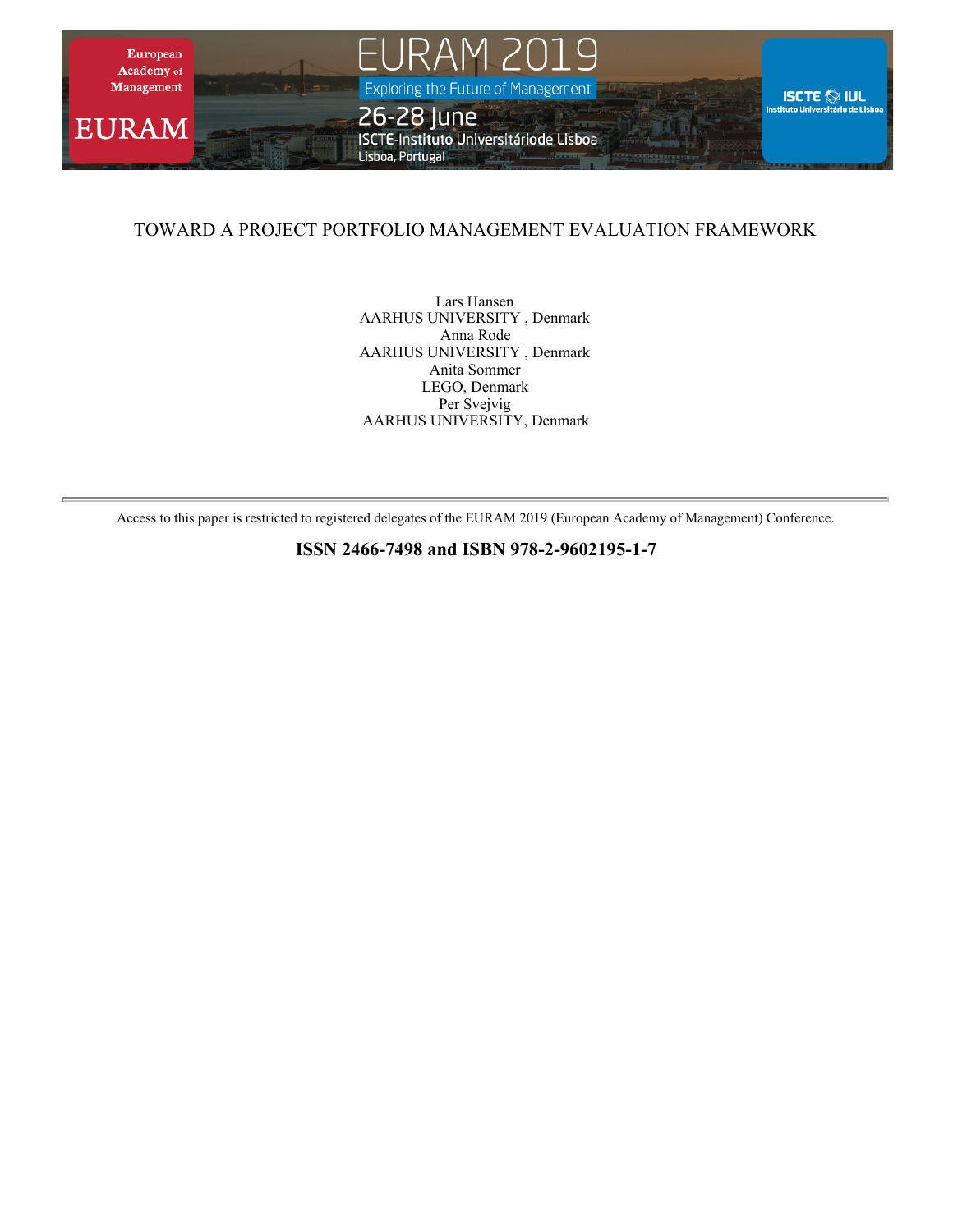# Toward a project portfolio management evaluation framework

#### **Abstract**

*As projects constitute a major part of organizational budgets and strategic development, practitioners become dependent on project portfolio management (PPM). However, the existing knowledge on how to evaluate and improve PPM is rather fragmented and lacks empirical grounding. We ask: How can we develop a holistic and empirically validated PPM evaluation framework? Drawing on evaluation theory, we structure contributions from 20 PPM publications into a framework with four evaluation areas. Together with a large company, we develop, apply, and refine the framework. As a result, we offer two contributions: (1) a theory-ingrained artifact that structures a fragmented body of knowledge into four related PPM evaluation areas, and (2) a demonstration of how a theory-ingrained evaluation artifact can serve as an evaluation framework that helps practitioners identify strengths and improvement potential in PPM. In conclusion, we discuss how our results may inform future research and help organizations evaluate PPM.*

**Keywords**: Project portfolio management, Evaluation, Action design research

#### **1 Introduction**

As Western societies increasingly get projectified (Jensen et al., 2016), organizations experience ongoing challenges in managing their project portfolios, since projects constitute a major part of the organizational budgets and strategic development (Schoper et al., 2018). Recent research defines Project Portfolio Management (PPM) as the overall organizational ability to manage project portfolios strategically and holistically to support the success of the organization (Clegg et al.,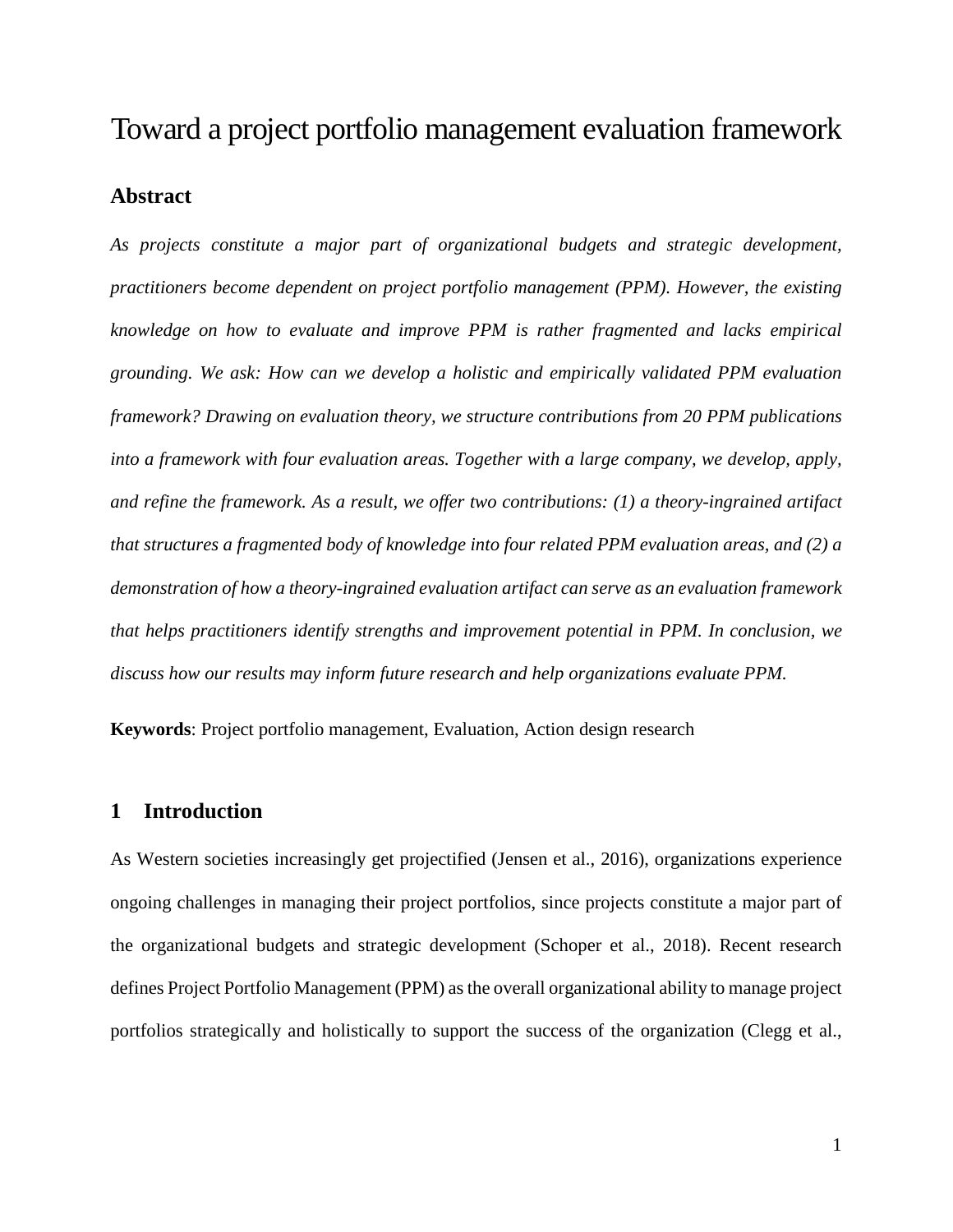2018). However, our review of the literature finds that there is a lack of frameworks enabling us to evaluate how well the PPM arrangements of contemporary organizations support this endeavor. PPM research has a long tradition. Early publications from the 1950s and 1960s start out by applying a narrow focus to the project selection processes (Baker and Pound, 1964, Rosen, 1956). Gradually, the scope expands to also include the processes before and after project selection (Archer and Ghasemzadeh, 1999). After the turn of the millennium, PPM research began to shed light on a wider range of problem areas (Elonen and Artto, 2003). Especially, issues regarding lack of resources compared to the amount of ideas seem to be a focal point for high-cited contributions (Engwall and Jerbrant, 2003, Cooper et al., 2000). In the same era, a stream of research adopted the maturity concept from the fast evolving field of software development (Paulk et al., 1993). Soon thereafter, maturity assessments became central to the way PPM organizations evaluate PPM in the years to come. In that regard, a rich variety of maturity models was developed by PPM researchers (Reyck et al., 2005, Jeffery and Leliveld, 2004, Andersen and Jessen, 2003).

Maturity models are found useful because they allow individuals and organizations to evaluate the maturity of various aspects of their procedures against benchmarks and to prioritize improvement actions (Nikkhou et al., 2016). Here, maturity is understood as a state where the organization is in a perfect condition to achieve its objectives (Andersen and Jessen, 2003). Maturity is mostly described in stages, e.g. (0) Ad hoc, (1) Initial, (2) Repeatable, (3) Defined, (4) Managed and optimized (Paulk et al., 1993). Research provides some empirical support for a connection between the concept of PPM maturity and positive organizational effects (Jeffery and Leliveld, 2004, Reyck et al., 2005), but no clear causation that can be statistically generalized (Hansen and Kræmmergaard, 2014).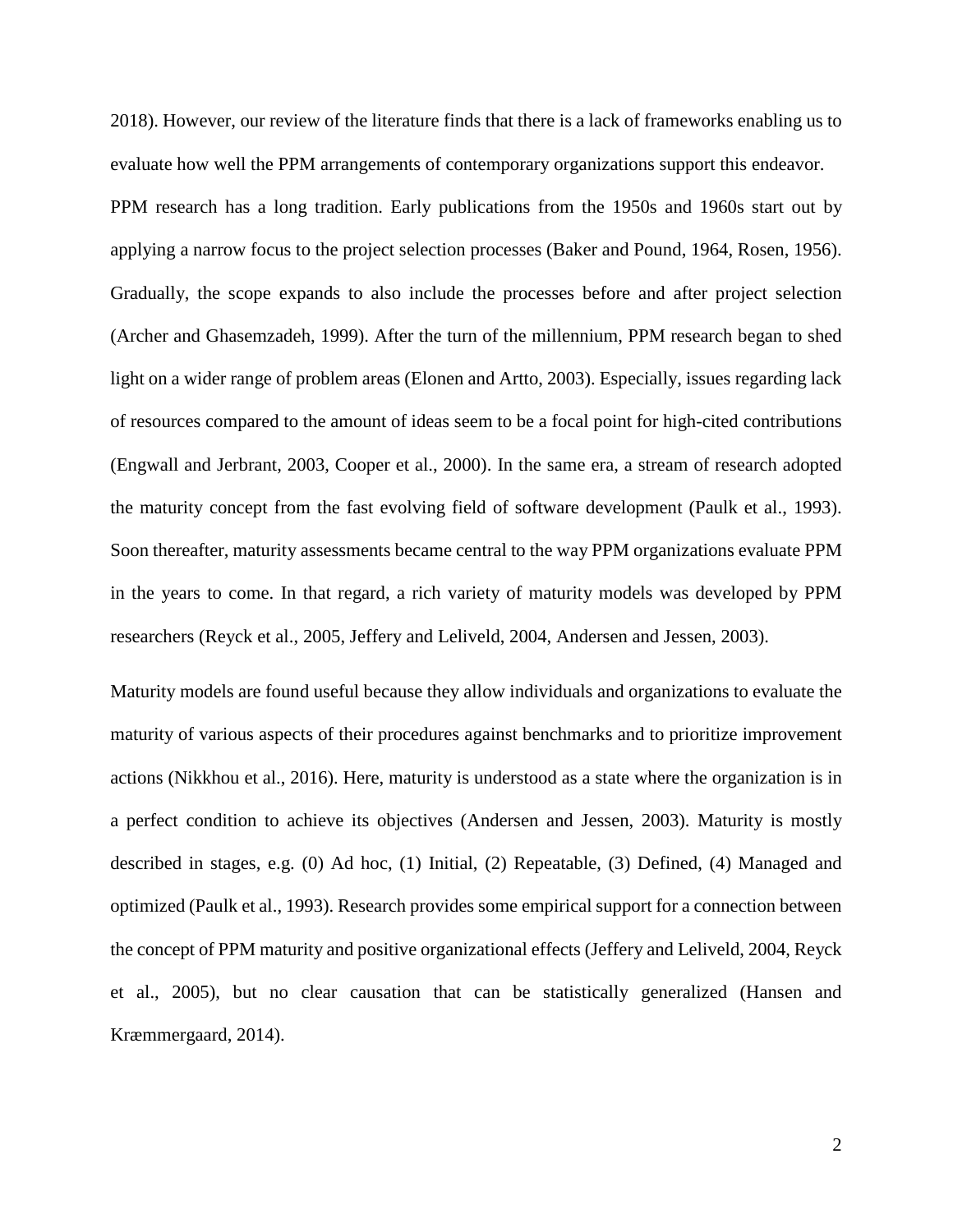Furthermore, scholars argue that PPM maturity models have drawbacks (Nikkhou et al., 2016). One substantial criticism is the implicit and dubious notion that one universal and static maturity model fits all organizational settings across time and space (Drazin and Van de Ven, 1985). This argument seems important, as many of these maturity models were developed more than a decade ago. This inspires scholars to consider the generic question: What is the core PPM process leading to organizational success (Padovani and Carvalho, 2016)? Patanakul (2015) forcefully asks: How do we know that our PPM arrangement supports organizational success? He suggests the concept of PPM *effectiveness*, which spans over evaluating the classical operational attribute of PPM *efficiency* (Martinsuo and Lehtonen, 2007), but also includes a broader evaluation of the ability of PPM to obtain strategic goals (Patanakul, 2015). Related, but still distinct, recent scholars put forward the concept of *effectuation* which enables us to evaluate organizations' ability to use available resources and to foster partnerships and useful networks (Nguyen et al., 2018). Overall, we see a development in the concepts used to evaluate PPM moving toward a broader understanding of value (Laursen and Svejvig, 2016); this includes new evaluation criteria such as sustainability (Martinsuo and Killen, 2014, Schipper and Silvius, 2018) and preparedness for the future (Rank et al., 2015).

Despite the importance of previous contributions, we find that the literature on PPM evaluation is rather fragmented and has no integrated and empirically tested framework enabling us to evaluate PPM in contemporary organizations. On this backdrop, we formulate the research question: *How can we develop a holistic and empirically validated PPM evaluation framework?* 

We structure our response to the research question as follows. In the next section we present the theoretical background, followed by the methodology section. Fourth, we present the developed PPM evaluation framework, and in the fifth section we show how the evaluation framework can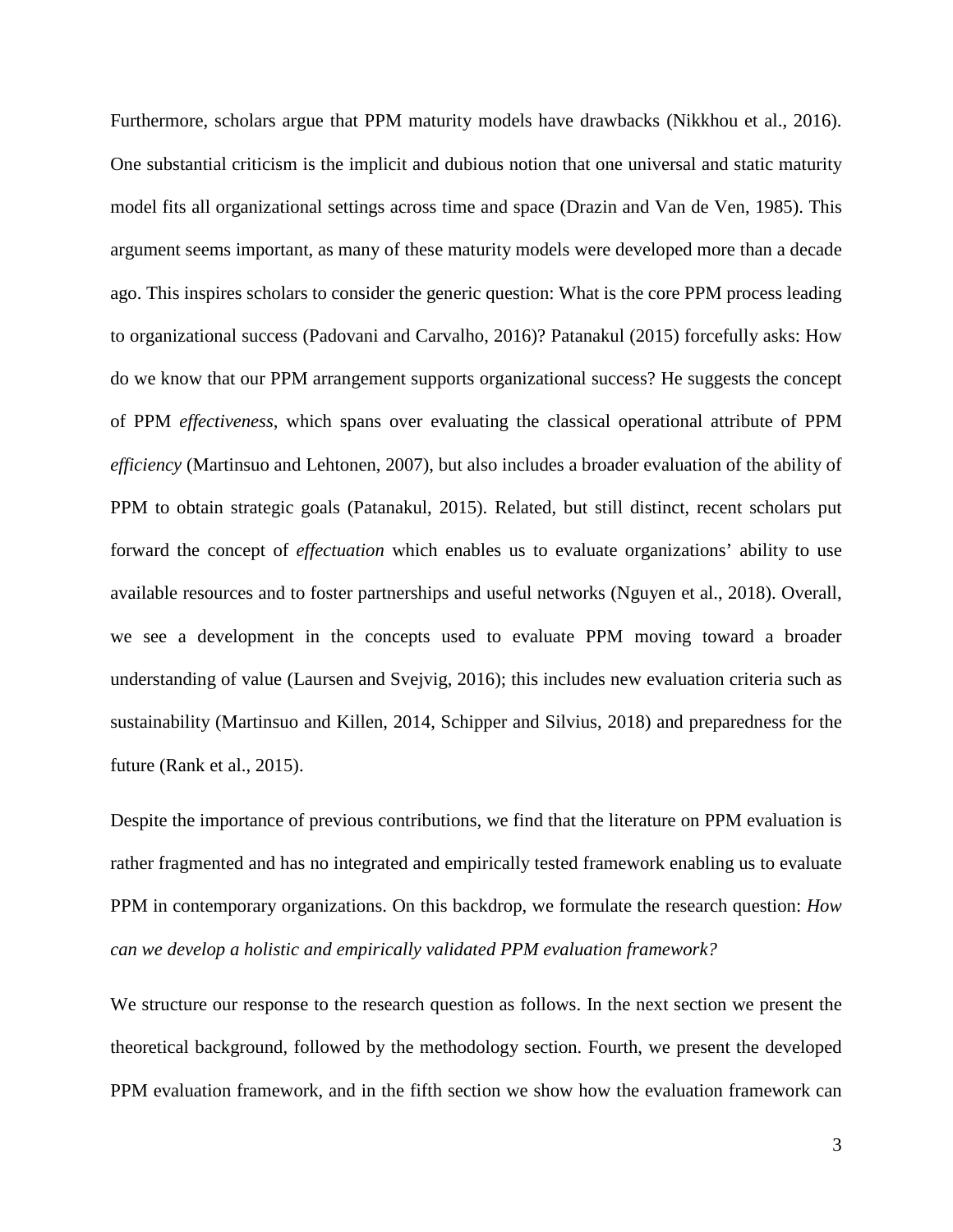be applied in a real-life organization. Sixth, we summarize key learning and reflection points, before we finalize the article with a discussion of the practical and theoretical contributions of the developed artifact.

#### **2 Theoretical background**

To understand the construct of evaluation, we start this section by discussing its origin and later development. Finally, we suggest four approaches to PPM evaluation which we utilize to organize our review of literature on PPM evaluation.

#### **Evaluation**

Evaluation is the *"action of appraising or valuing"* [something] (Oxford English Dictionary). Following Rode and Svejvig (2018b), evaluation can be conceived of as an integral part of our basic human cognitive processes and a natural element in our everyday life.

Although there are documented evaluations of human interventions dating back to 2200 B.C. (Shadish et al., 1991), the issue of program evaluation became especially important in the USA in the 1960s (Chen, 2015), when Kennedy's and Johnson's administrations invested heavily in social programs (Linzalone and Schiuma, 2015). Today, some talk about the evaluation society (Dahler-Larsen, 2013) and consider evaluation a profession with a community of evaluators (Stufflebeam and Coryn, 2014). Within this community, the evaluated object is a program. We are aware of the distinction between project, program, and portfolio within the project management domain, but according to Dahler-Larsen (2013), *"program evaluation is "just" evaluation"* – and therefore this stream of research is considered relevant for PPM evaluation.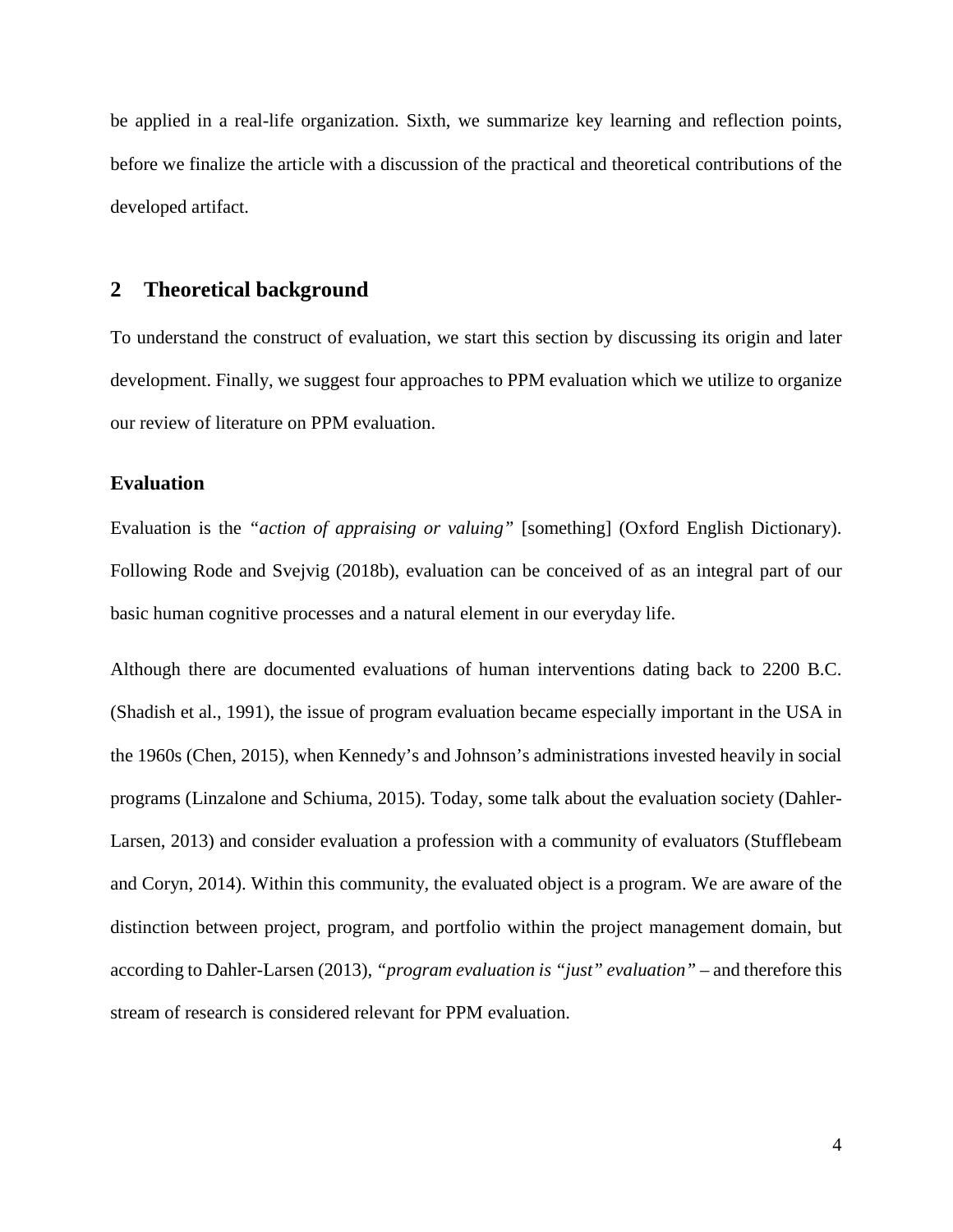Within this stream of evaluation research, there is no one agreed-upon definition of evaluation – but a broad range of evaluation paradigms, classifications, typologies, and models (Dahler-Larsen, 2013, Mertens and Wilson, 2012, Linzalone and Schiuma, 2015). For instance, recent research has identified more than 50 evaluation models and 20 evaluation typologies (Linzalone and Schiuma, 2015). Dahler-Larsen (2013) presents a collection of 10 evaluation definitions – conceptualizing evaluation as a process of systematic assessment, examination, investigation, and determination. Based on this list, he describes how the definition of evaluation has developed over time – from a method-centered approach in the early 1980s to an approach where context and conditions are more central.

One of the earliest evaluation classifications was made by Scriven (1967 in Chen, 2015) who distinguished between formative and summative evaluations. The goal of formative evaluation is to improve, while the goal of summative evaluation is to merit. Consequently, formative evaluations are done early, whereas summative evaluations are done later in a program's life cycle. Scriven (1991 p 19 in Chen, 2015 p 8) explains the distinction by referring to a cook: *"When the cook tastes the soup, that's formative evaluation; when the guests taste it, that's summative evaluation"* (Scriven, 1991 p 19 in Chen, 2015 p 8). Later, Chen (2015) develops Scriven's (1991) dichotomy and proposes a matrix based on two distinctions: the evaluation's function and the stages of a program. He describes four distinct evaluation types and advocates for a hybrid of two or more of these evaluation types. Hybrid evaluations are recommendable because they shed light on different aspects and serve multiple purposes.

On this backdrop, Rode and Svejvig (2018a) present a multidimensional approach to project evaluation consisting of four approaches: process, benchmarking, outcome, and learning. In this framework, projects are the *evaluand*: the unit of analysis (Dahler-Larsen, 2013). As this

5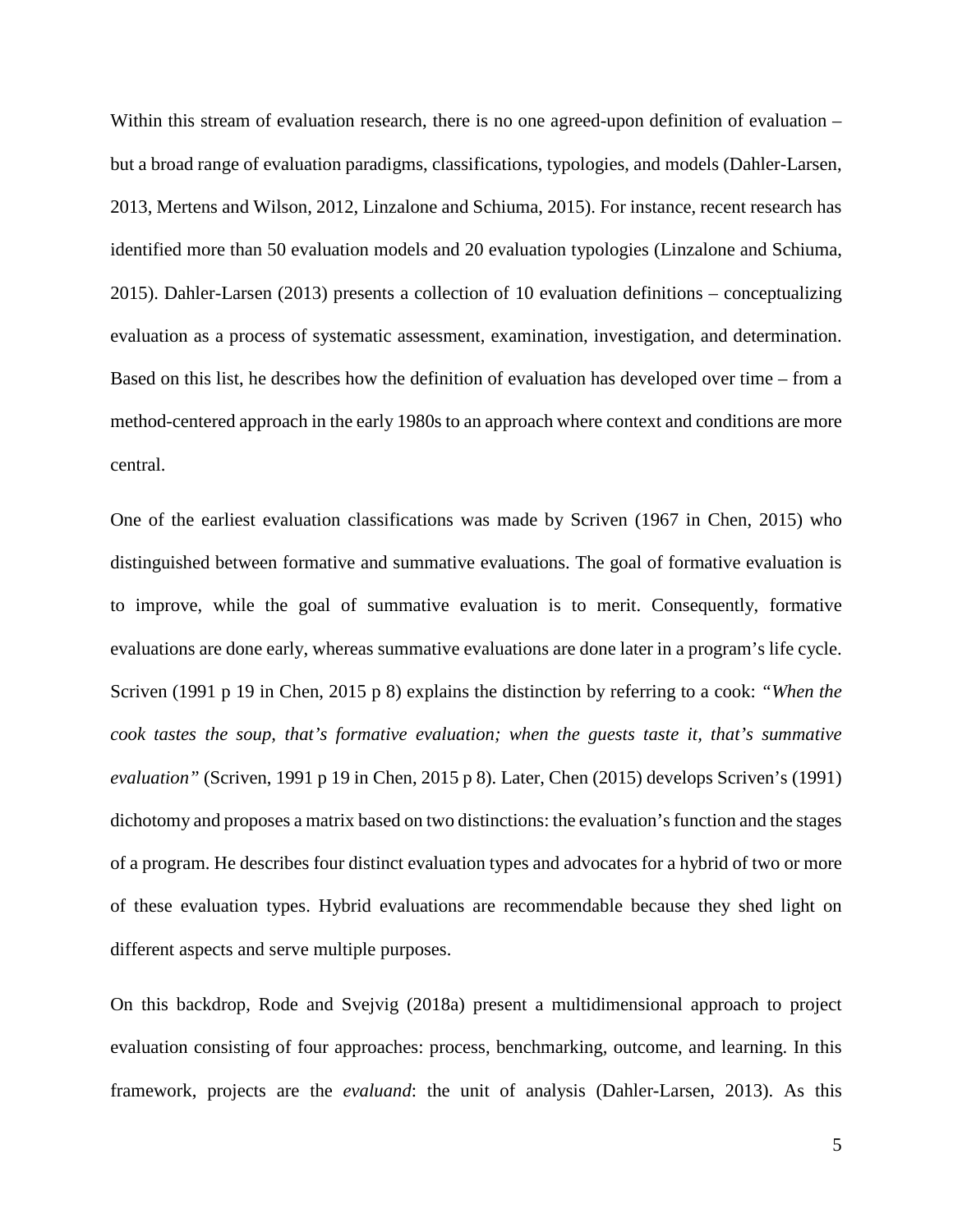framework draws on general evaluation theory, we do however expect the four approaches to be generic to such an extent that they can apply to different levels of analysis – beyond the meso project level and including the macro PPM level (Geraldi and Söderlund, 2018). To test this assumption, we structure the following review of PPM literature on evaluation around these four approaches and develop a PPM evaluation framework that we instantiate in a real-life organization.

#### **PPM evaluation**

Following Rode and Svejvig (2018a), we structure the following discussion of PPM literature on evaluation around the four evaluation approaches: process, outcome, benchmarking, and learning. By drawing on references from an unstructured review of the PPM literature, we utilize the four approaches to structure a historical account of how the PPM field of research has developed and progressed throughout the years.

The first approach – PPM *process* evaluation – has a long and rich tradition (e.g. Rubenstein, 1957). The early literature focused primarily on the selection process (e.g. Rosen, 1956, Hitchcock, 1963). Later, the earlier aforementioned seminal paper by Archer and Ghasemzadeh (1999) integrated the existing techniques and tools from the literature in a coherent framework, enabling organizations to evaluate a broad repertoire of their PPM selection processes. After the turn of the millennium, scholars introduced the concept of maturity as a quantified measure for evaluating PPM processes (e.g. Reyck et al., 2005, Jeffery and Leliveld, 2004, Pennypacker, 2005).

This leads to our next approach in PPM evaluation, as the concepts of maturity enable organizations to *benchmark* their portfolio processes against internal and external organizational entities. As the standards in project management also put a large effort into this development, the level of sophistication in PPM benchmark models increases (e.g. OGC, 2006, PMI, 2013).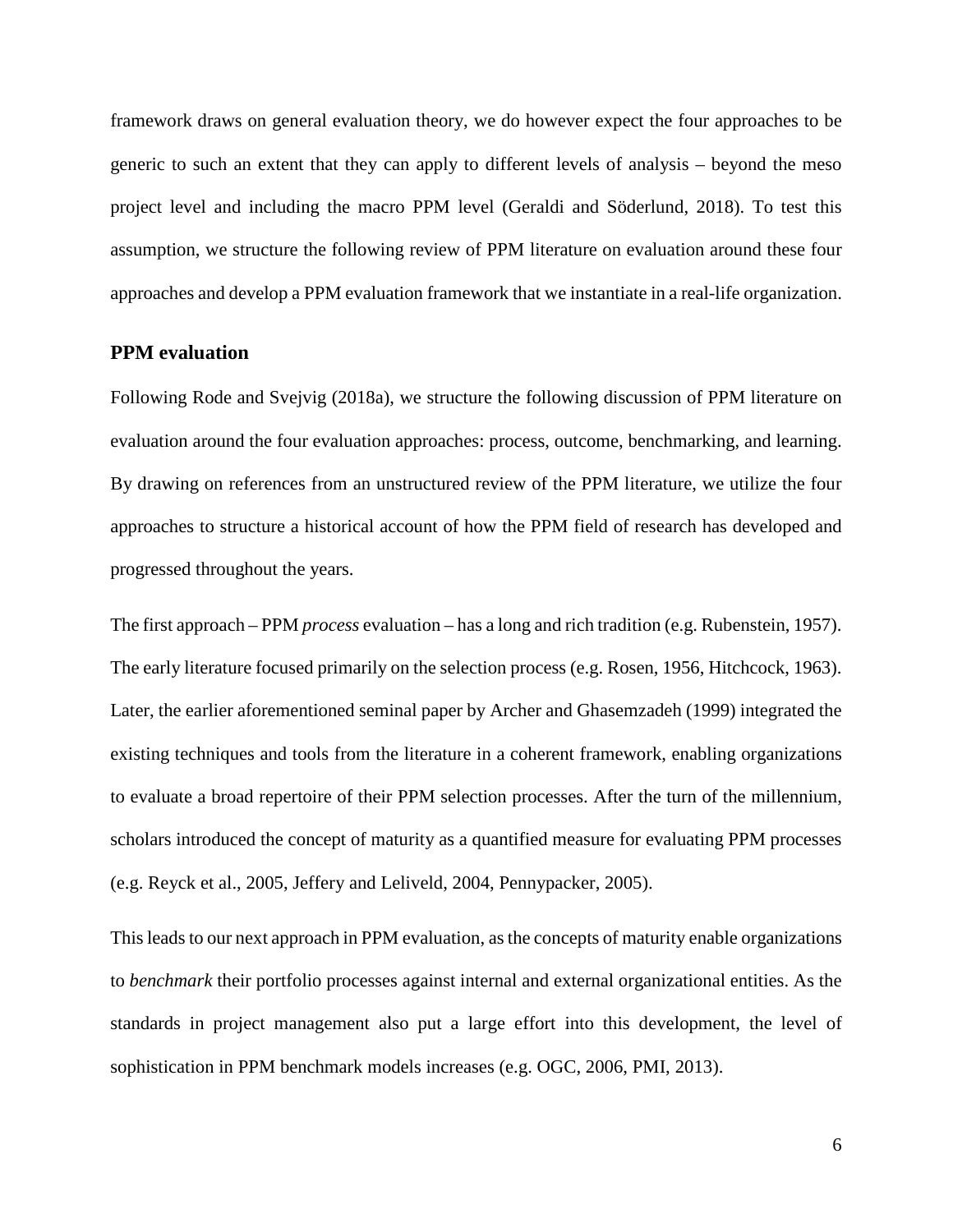Whereas the maturity models are well suited for benchmarking of PPM processes, they have less focus on benchmarking the results of the portfolio. Recent research points in a promising direction, namely toward inclusion of an *outcome* perspective as well. Examples are concepts of PPM effectiveness (Patanakul, 2015) and PPM effectuation (Nguyen et al., 2018), which transcend the traditional focus on efficiency and emphasize the consequences of PPM.

In parallel, recent research has begun to explore how evaluations can emphasize *learning*. In that regard, Stettina and Hörz (2015) discuss the concept of continued improvement by repeating PPM routines, and scholars such as Sweetman and Conboy (2018) discuss how portfolio management may be adopted based on feedback and learning.

On the backdrop of our discussion of the PPM evaluation literature, we find several contributions that advance PPM evaluation. However, we find no integrated and emperically validated PPM evaluation model embracing all four approaches – but a rather fragmented literature on PPM evaluation and no knowledge on how PPM evaluation is conducted in its organizational context.

#### **3 Research methodology**

This paper adopts the Action Design Research (ADR) approach as described by Sein et al. (2011a) and utilized by Rode and Svejvig (2018b) to develop and demonstrate a project evaluation framework. ADR has elements of action research (intervention) and design research (artifact building) (Goldkuhl, 2012). ADR is a research method for generating prescriptive design knowledge by building and evaluating (intervening) an artifact in its organizational setting. ADR consists of four interleaved stages: (1) problem formulation, (2) building, intervention, and evaluation, (3) reflection and learning, and (4) formalization of learning (Sein et al., 2011b). To each stage there are one or more guiding principles, as shown in table 1.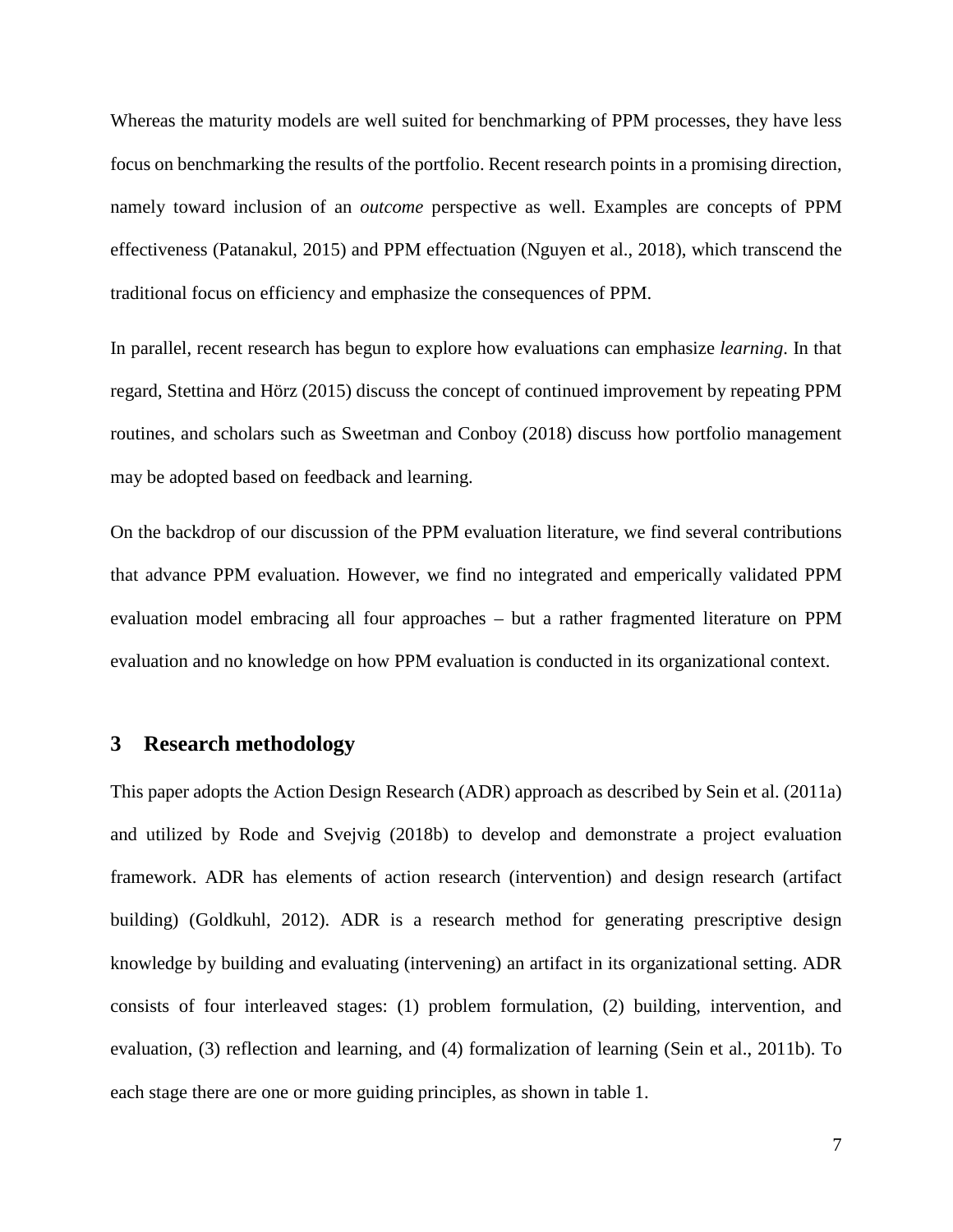#### *Table 1: ADR methodology*

| <b>Stages</b>                           | <b>Principles</b>                                |
|-----------------------------------------|--------------------------------------------------|
| Stage 1: Problem formulation            | Principle 1: Practice-inspired research          |
|                                         | Principle 2: Theory-ingrained artifact           |
| Stage 2: Building, intervention,<br>and | Principle 3: Reciprocal shaping                  |
| evaluation                              | Principle 4: Mutually influential roles          |
|                                         | Principle 5: Authentic and concurrent evaluation |
| Stage 3: Reflection and learning        | Principle 6: Guided emergence                    |
| Stage 4: Formalization of learning      | Principle 7: Generalized outcomes                |

#### **Stage 1: Problem formulation**

Following the first principle of practice-inspired research, we aim to solve field problems *per se* by generating knowledge that can be applied to the class of problems specified by the specific problem (Sein et al., 2011b). In that regard, we engaged in a one-day workshop focusing on agile project portfolio management. It was held in November 2018 and involved participants from five international companies. The purpose of the workshop was to identify the main challenges facing the participating organizations. We used these challenges to guide our problem formulation, and we thus let practice inspire our research following the first principle of stage 1. In specific, one of our key findings of this workshop was that the organizations had little common ground for evaluating their PPM. This practical finding inspired a research process leading to the design of a PPM evaluation framework.

Following the second principle of developing a theory-ingrained artifact (Sein et al., 2011b), we used theory to inform the design of the evaluation artifact. Here, we understand theory to be systems of statements allowing generalization and abstraction (Gregor, 2006). By adapting the project evaluation framework proposed by Rode and Svejvig (2018a), we developed the first version of our PPM evaluation artifact. To leverage the building process (Sein et al., 2011a) we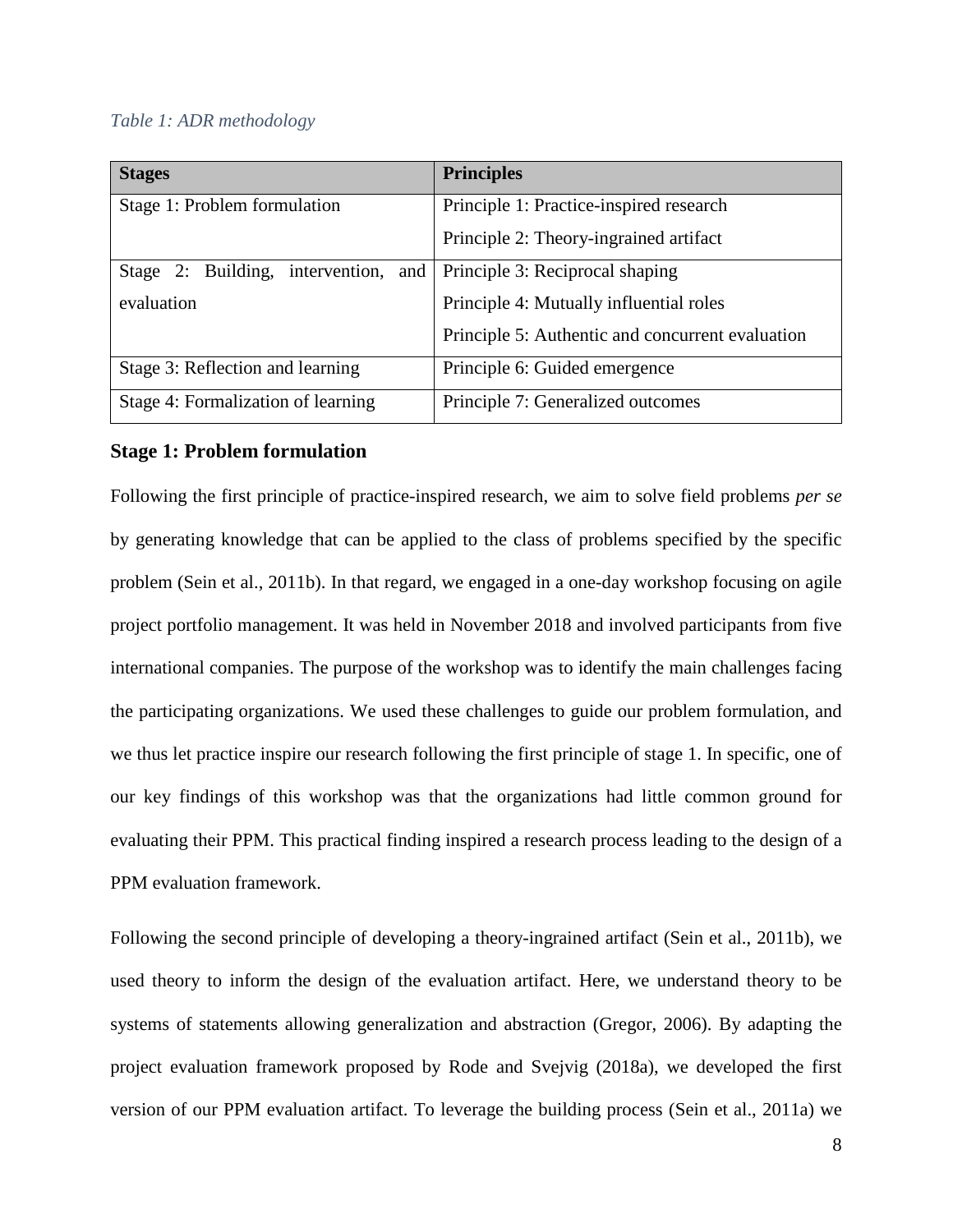utilized general evaluation theory (Dahler-Larsen, 2013, Chen, 2015, Mertens and Wilson, 2012) and an unstructured review of the literature on PPM. The latter includes publications from recognized international peer-reviewed journals on project management-related issues as well as practitioner-orientated literature developed by the two large project management standards: OGC (OGC, 2006) and PMI (PMI, 2008). The key point of each publication was translated from an abstract level into a concrete evaluation criterion and then operationalized into questions – understandable to managers in the domain of practice.

The outcome of this first stage was the initial design of the PPM evaluation artifact – presented in section four.

#### **Stage 2: Building, intervention, and evaluation**

Following the second stage of building, intervention, and evaluation, in December 2018 we tested the initial artifact in one of the participating organizations – hereafter called Alfa. One of the coauthors works as a PPM expert and manager in Alfa. We tested the artifact by using it as an interview guide in two highly structured interviews regarding PPM in Alfa. The interviews were recorded and lasted one hour each. In one way, the interviews had a deductive nature, taking as their point of departure the theory-ingrained artifact. On the other hand, the interviews took an abductive turn, as the interviewer and interviewee adapted the questions along the way to fit the practice domain. In this way, the two interviews fostered mutually influential iterations between the two domains: the theory-ingrained artifact and the organizational context (Sein et al., 2011a).

The process facilitated mutual learning and reflection in and among the participants (interviewer and interviewee) working through the questions and implementing improvements during and after each interview. In this way, decisions about designing, shaping, and re-shaping the artifact were woven into the evaluation process. In that regard, our research process follows the principles of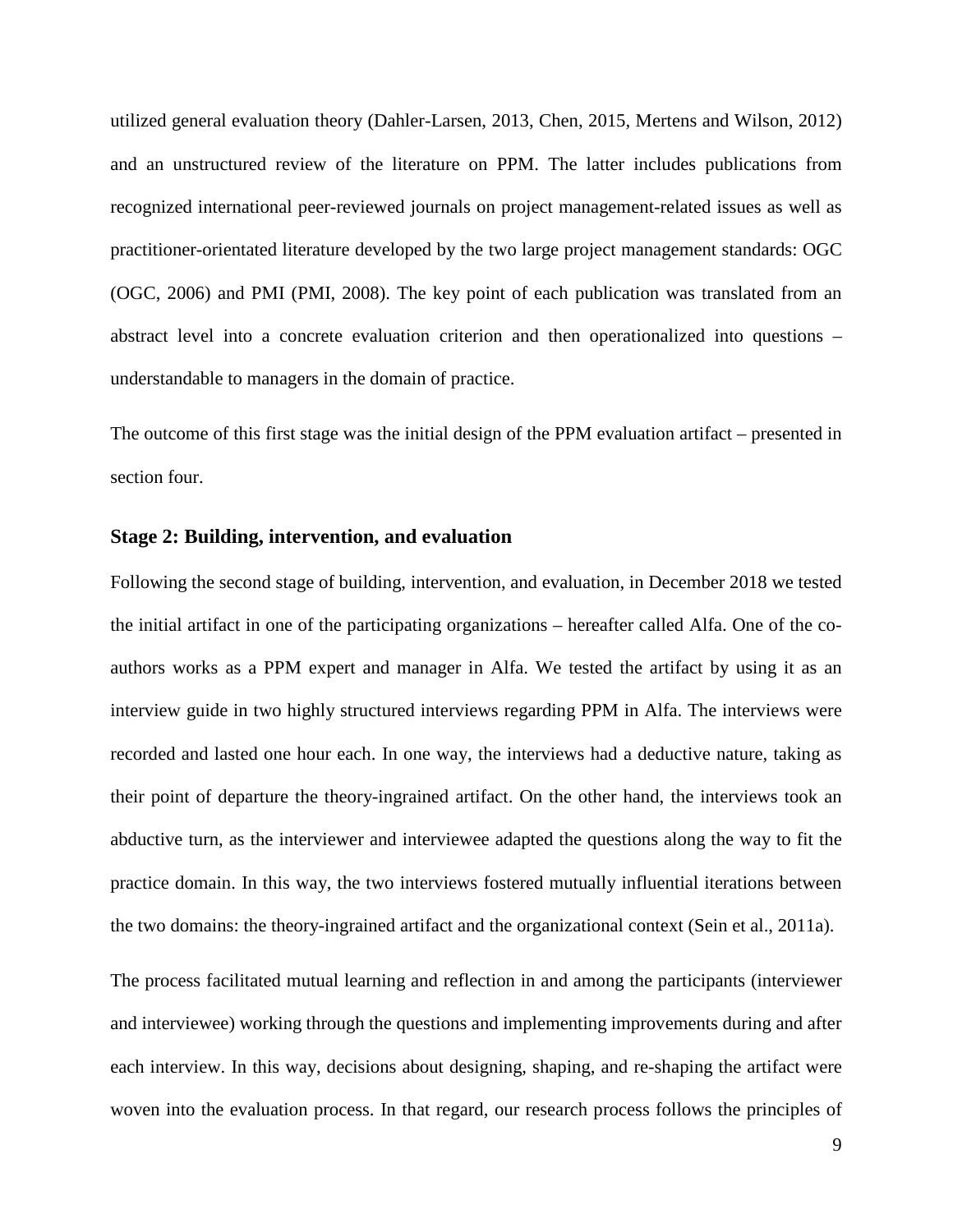stage 2: (3) reciprocal shaping, (4) mutually influential roles, and (5) authentic and concurrent evaluation (Sein et al., 2011b).

The outcome of this second stage was the instantiation of the realized design of the PPM evaluation artifact – shown in section five.

#### **Stage 3: Reflection and learning**

In the third stage of reflection and learning, we re-considered the findings from the stage of developing and deploying the theory-ingrained artifact (Sein et al., 2011a) in Alfa. Like Giessmann and Legner (2016), we consulted all our material – including the minutes from the first meetings, slides from the one-day workshop, as well as recordings and notes from the two interviews – summarized in the appendix. Following the sixth principle of guided emergence, we discussed our findings in the research team and summarized them in four reflection and learning points that can refine the PPM artifact and eventually guide the emergence of a set of preliminary design principles (Sein et al., 2011a) for PPM evaluation.

The current outcome of this third stage is a set of learning and reflection points for PPM evaluation – shown in section six.

#### **Stage 4: Formalization of learning**

In the fourth and final stage of formalization of learning, we will formalize our learning by generalizing the outcomes of the prior stages. Before we do that, we plan to re-intervene in practice and evaluate the use of the artifact in other organizational contexts. This will help us understand the utility of the PPM evaluation framework in a broader sense and to generalize the specific artifact as a solution to a broader class of problems (Sein et al., 2011b) – in this case, PPM evaluation. Confronting the framework with other real-life settings will provide instant feedback on its design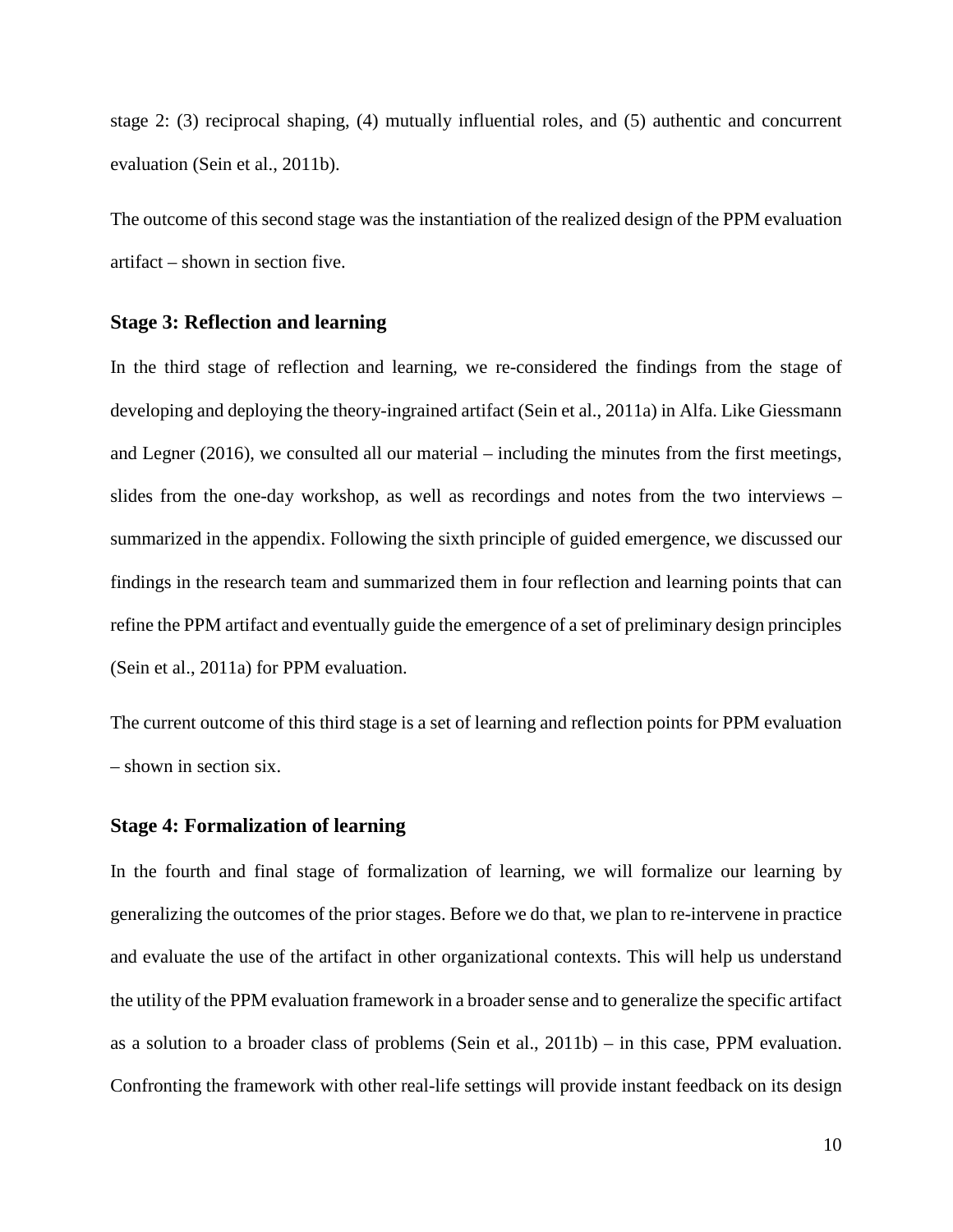features (Mathiassen, 2002) and allow us to further evaluate the robustness of the artifact. Thus, we plan to follow the seventh principle and develop a set of refined design principles for how PPM evaluation can be organized to improve the quality of PPM.

The outcome of this fourth stage will be a refined set of general design principles that can guide PPM evaluation and improve PPM performance.

### **4 Developing a PPM evaluation framework**

In this section, we present the developed PPM evaluation framework.

We adapt the project evaluation framework proposed by Rode and Svejvig (2018a), as shown in below figure 1 to structure our review of the PPM literature.



*Figure 1: Project evaluation framework*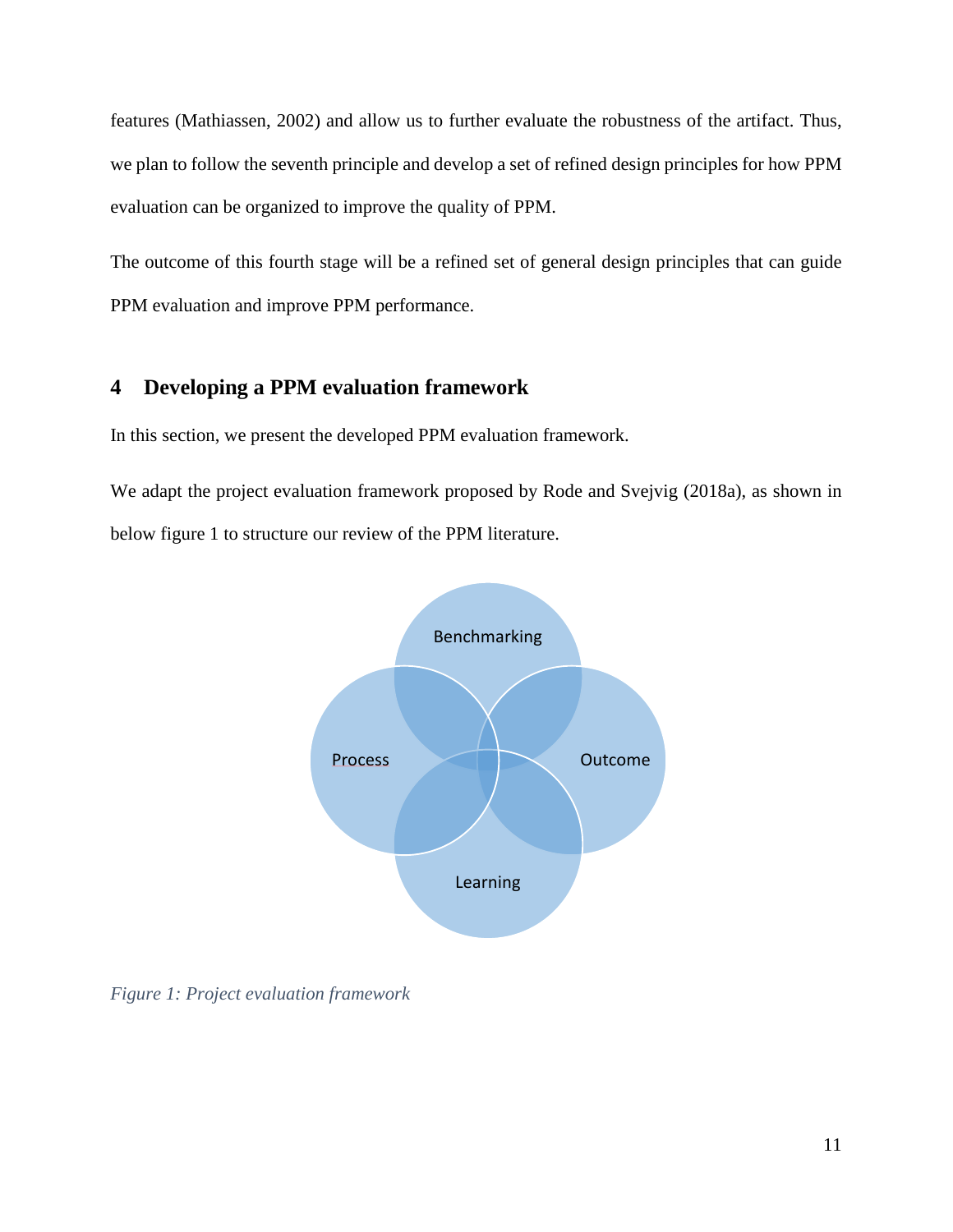After the PPM literature has been structured in the project evaluation framework, as shown in the second column of table 2, the key point of each publication is translated into a concrete evaluation criterion and then operationalized into a question shown in the third column to the right.

*Table 2: Four approaches, 20 publications and 20 questions*

| <b>Approaches</b> | <b>Publications</b> | <b>Questions</b>                                                           |
|-------------------|---------------------|----------------------------------------------------------------------------|
| Process           | <b>Six PPM</b>      | Q1. Use of (traditional) PPM processes and techniques                      |
|                   | publications on     | Q2. How integrated are PPM processes                                       |
|                   | process             | Q3. How formalized are PPM processes and practices                         |
|                   |                     | Q4. How tailored is the PPM design                                         |
|                   |                     | Q5. PMO roles of coordinating, controlling, and supporting                 |
|                   |                     | Q6. Management quality, allocation quality, and cooperation quality in PPM |
| Bench-marking     | Four PPM            | Q7. Use of maturity assessment                                             |
|                   | publications on     | Q8. Assessment of PPM governance                                           |
|                   | benchmarking        | Q9. External or internal comparison of the project portfolio balance       |
|                   |                     | Q10. Data on project portfolio costs in internal and external benchmarking |
| Outcome           | Five PPM            | Q11. Effectiveness of strategic attributes                                 |
|                   | publications on     | Q12. Effectiveness of operational attributes                               |
|                   | outcome             | Q13. Measure value creation at portfolio level                             |
|                   |                     | Q14. Sustainability included in PPM                                        |
|                   |                     | Q15. To what extent is the logic of effectuation used in PPM               |
| Learning          | Five PPM            | Q16. Use of learning loops                                                 |
|                   | publications on     | Q17. Responsiveness and flexibility in PPM                                 |
|                   | learning            | Q18. Frequency of face-to-face interaction in PPM                          |
|                   |                     | Q19. Formative role of projects                                            |
|                   |                     | Q20. Use scaling learning from project level to portfolio level            |

Table 2 is based on recognized international peer-reviewed journals on project management-related issues as well as practitioner-oriented literature developed by the two large project management standards: OGC (OGC, 2006) and PMI (PMI, 2008).

The PPM evaluation framework consists of 20 double questions. The first part of each question asks to what degree the organization follows the evaluation criteria – to assess the real state of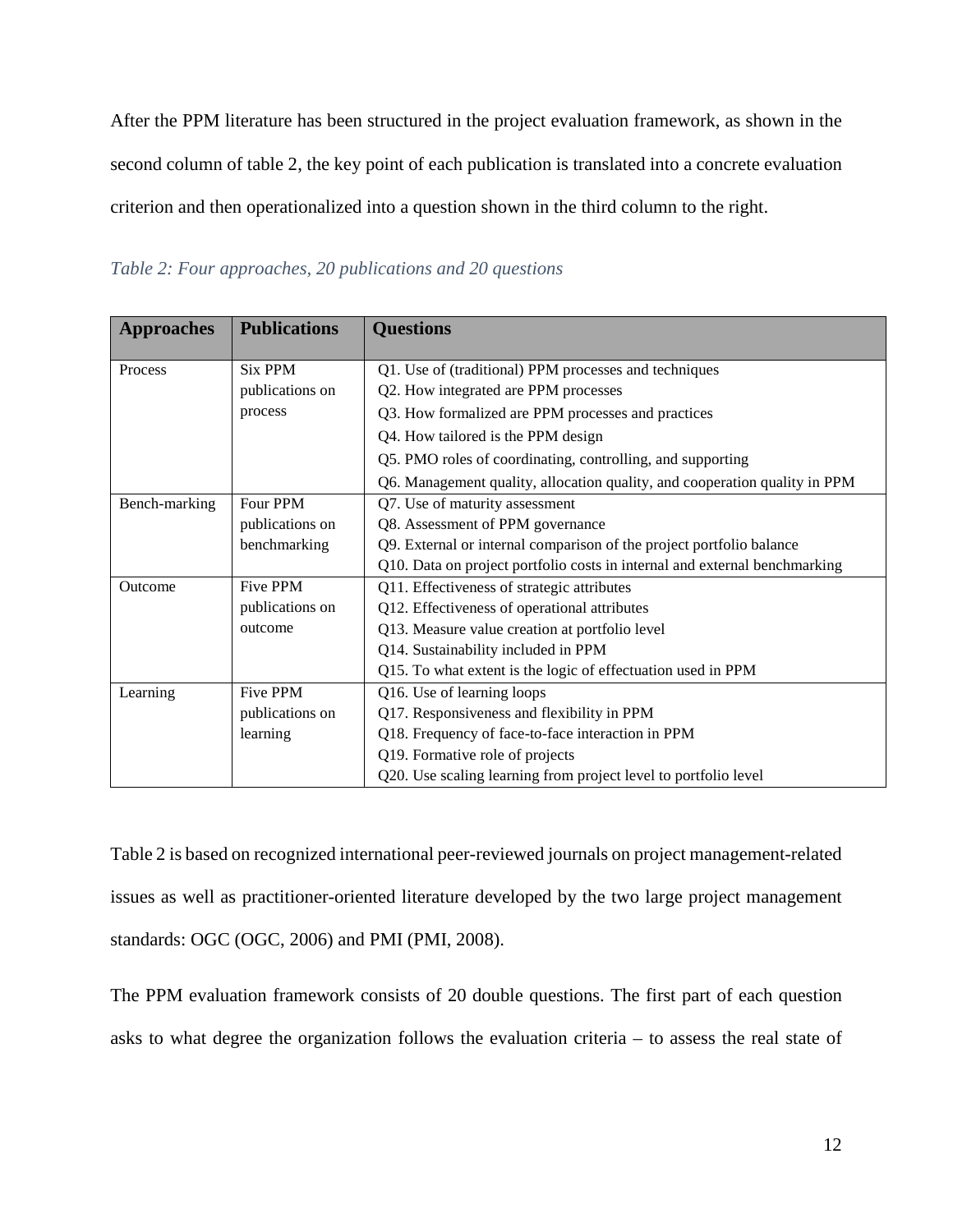affairs. The second part asks how important the proposed concept is to the organization – to assess the ideal state of affairs.

#### **5 Using the PPM evaluation framework**

In this section, we present an instantiation of the PPM evaluation framework illustrating how it is used to evaluate PPM in one organizational context – namely Alfa – which is described in the first sub-section.

#### **Empirical setting**

The case company, here anonymized as Alfa, is a large European manufacturer of fast-moving consumer goods. Alfa has a global project portfolio with a traditional project management setup utilizing a Stage-Gate model to structure its project process. However, the setup is currently undergoing structural modifications at both portfolio and project management levels to enable faster response to change. At project management level, modifications include the introduction of an agile project approach in addition to the traditional plan-based approach – both to be conducted within the frame of a global Stage-Gate project model that remains in place. At portfolio level, the yearly portfolio process is replaced with a more rapid monthly process, and governance of project moves from one, global process for all projects toward a centralized mandate on large, strategic projects and local mandates and prioritization on small and medium-sized projects. Global transparency through local tracking of key metrics on all projects remains. The instantiation below is based on the current state of PPM in Alfa.

#### **Instantiation results**

The scores from the evaluation are summarized in the below figure 2. The "uninterrupted" line shows the score of "to what extent" the organization is in line with the 20 publications' concepts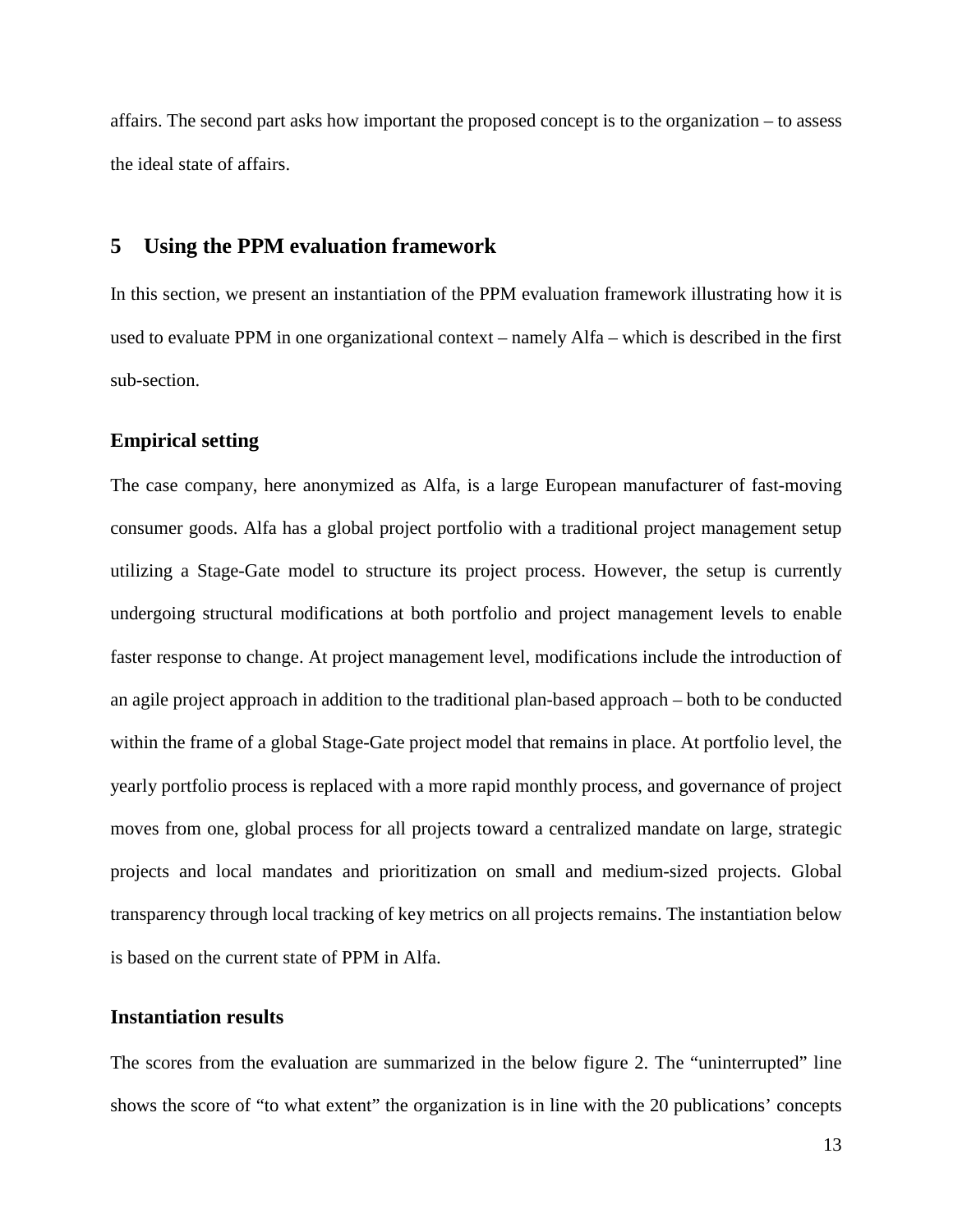represented by the 20 questions – the real state of affairs. The dotted line shows the "relative importance" of the proposed concept to the organization – the ideal state of affairs. Overall, the results shown in the figure indicate that most of the suggested questions are very important to the organization. Furthermore, the results indicate that there is room for improvement, as there are many areas where the organization is not in line with the proposed concept – despite the fact that the concept is important to the organization. In the following, we discuss the empirical findings from each of the four areas of evaluation.



*Figure 2: Instantiation of PPM evaluation framework*

#### **Process**

The PPM process is covered in questions Q1-Q6. Interestingly, use of traditional PPM processes and techniques was the only place where the organization followed the prescriptions of the concepts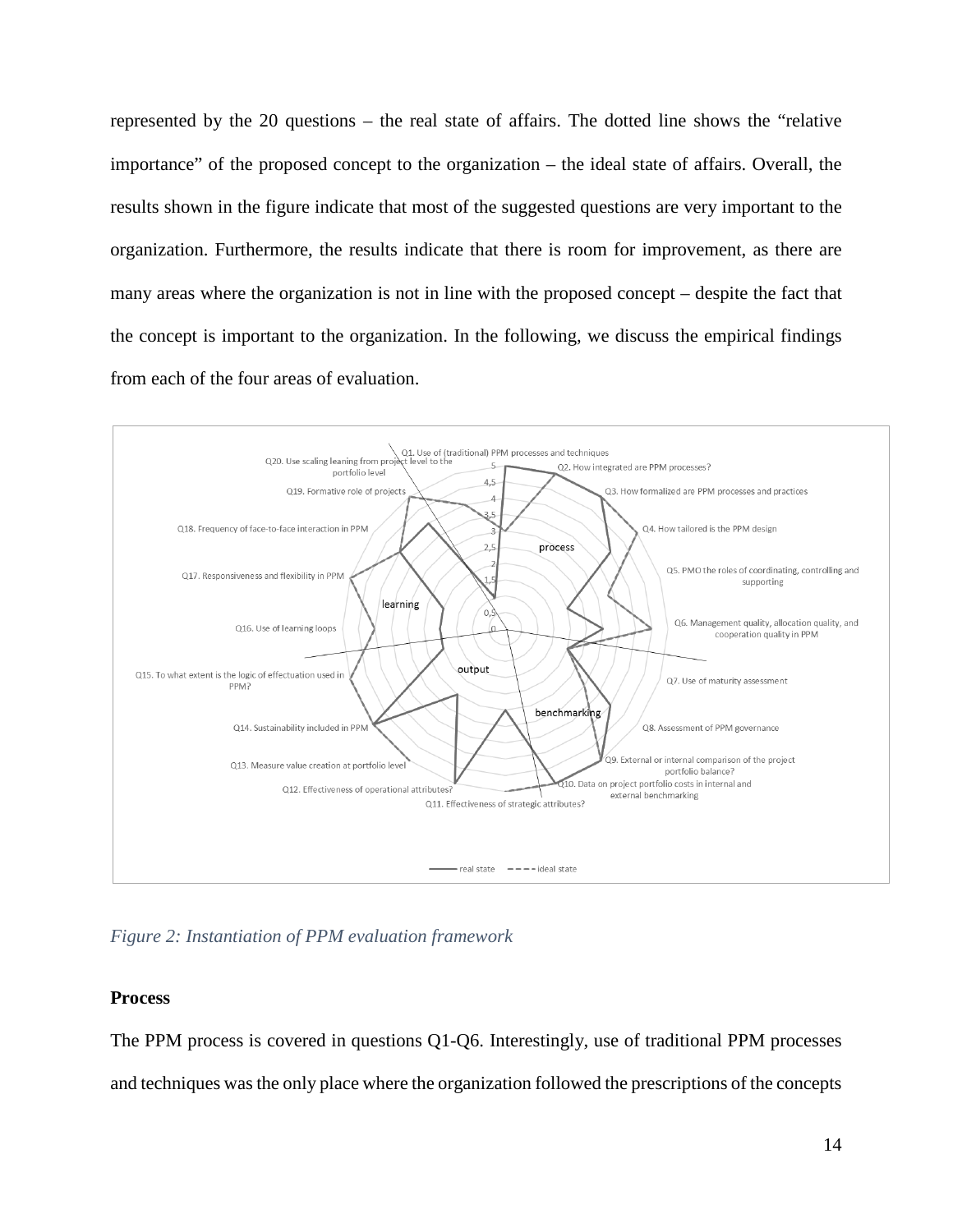to a very high degree, though these concepts were scored as less important to the organization. A bit simplified, one could say that the organization over-performed in this area. One key reason is the organization's current focus on changing its plan-based PPM processes and techniques. In the nearby future, new and agile-inspired processes will be implemented. The PMO is a key actor in the structural modifications at portfolio and project management levels, who draws vastly on their resources. Thus, the PMO mostly focus on controlling the portfolio and currently down-prioritizes other roles, e.g. the supporting and coordinating roles in the organization.

Being in this state of introducing an agile alternative to traditional approaches explains the paradox that in some regardsthe organization is described as very mature, and in other regards it is described as very immature. This finding somewhat contrasts the findings of earlier research, where maturity and PPM processes tend to cluster and go together (Jeffery and Leliveld, 2004, Reyck et al., 2005).

Credit must be given to Alfa for allowing self-critical and authentic evaluation of its PPM. They admit that many "on-the-surface-mature" PPM processes do not reflect the organizational reality. For example, the organization has advanced dashboards with various traffic lights showing the KPI status of projects and a detailed human resource management plan – which does not represent the actual state of affairs.

The organization's way of thinking about its PPM processes led to some interesting discussions about how some of the concepts in the evaluation framework should be interpreted. One illustrative example was our question about the degree of formalization, where the manager explained that Alfa has a fine-grained notion of *what* should be formalized. Alfa wants specific things to be more formalized, e.g. the vision of the projects, the availability of resources, the allocated budget. On the other hand, Alfa intends to become less formalized with regard to how and when the projects in the portfolio provide value.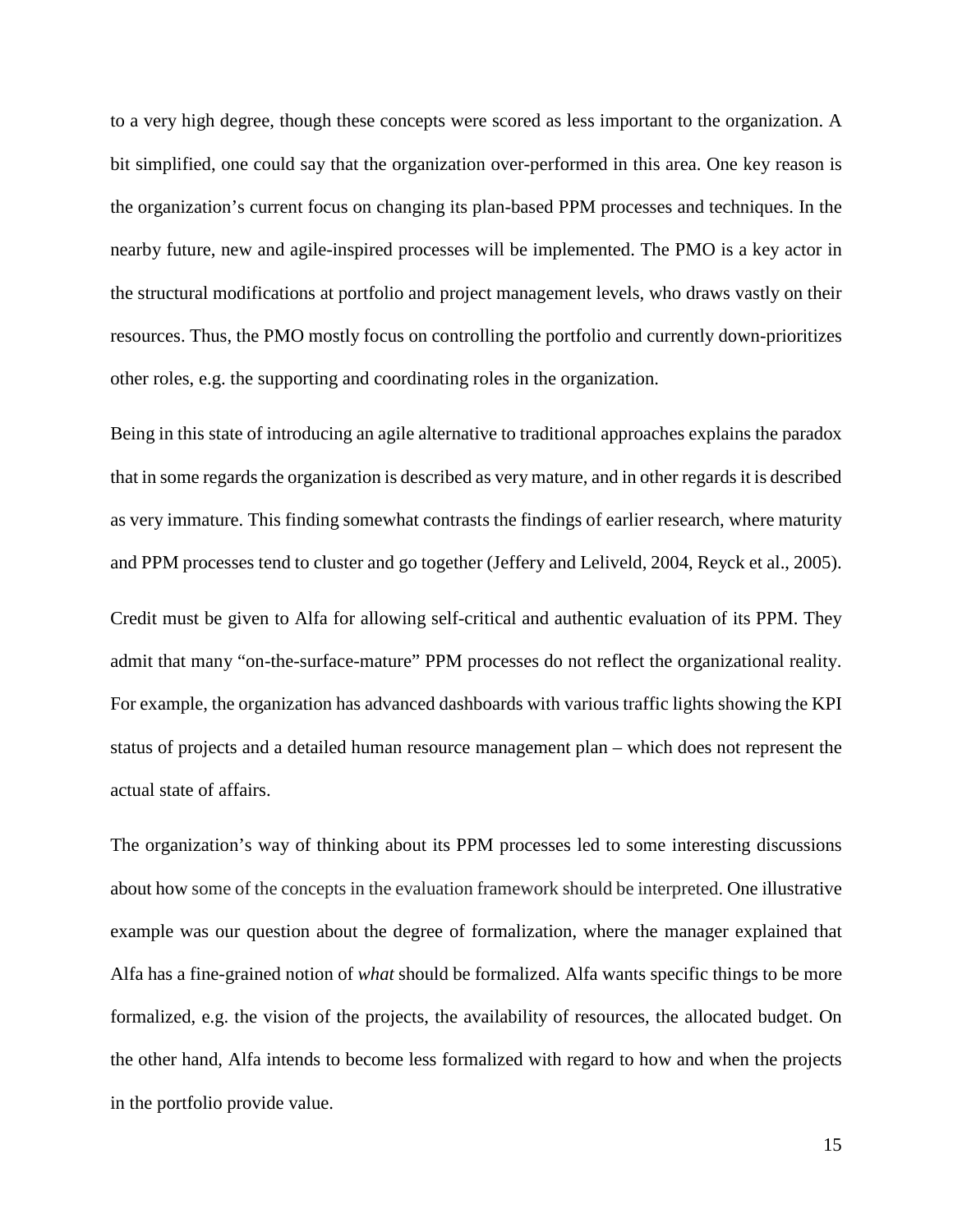#### **Benchmark**

Benchmark is covered in questions Q7-Q10, and there is high alignment between the real and ideal states in these results. Furthermore, in the light of the above discussion, it is not surprising that Alfa finds traditional maturity assessment of PPM processes such as P3M3 (OGC, 2006) and OPM3 (PMI, 2008) less important. Instead, Alfa looks for models which originate from the so-called agile mindset, e.g. SAFe (Leffingwell, 2007) and Scrum (Schwaber and Sutherland, 2011), but also models by Gartner have been considered. Furthermore, Alfa has an urgent need for benchmarking its PPM governance structures, but has not found any suitable frameworks. Therefore, Alfa organized the aforementioned workshop on agile PPM governance with four other organizations.

Whereas Alfa needs tools and practices for benchmarking PPM processes and governance, it has much experience and strong capabilities in external and internal comparison of project portfolio costs (Verhoef, 2002, Verhoef, 2005), the balance of its assets (Weill and Aral, 2006) and the balance of its strategic buckets (Chao and Kavadias, 2008). The manager explained that Alfa has many practices for supporting portfolio balancing, as this has direct and instant impact on the project selection process. Alfa's position in a highly competitive global marked demands constant focus on how its development resources – materialized in projects – are distributed and balanced across its strategic goals.

The manager brought up an important type of benchmarking not mentioned in our framework, namely benchmarking of value provided by projects. Alfa was described as being advanced in its practices for defining project costs and benefits. This is done in the "project initiation" processes by utilizing a standardized format for project business cases. However, the organization lacks tracking of benefits after project completion, and the following section discusses this issue in further detail.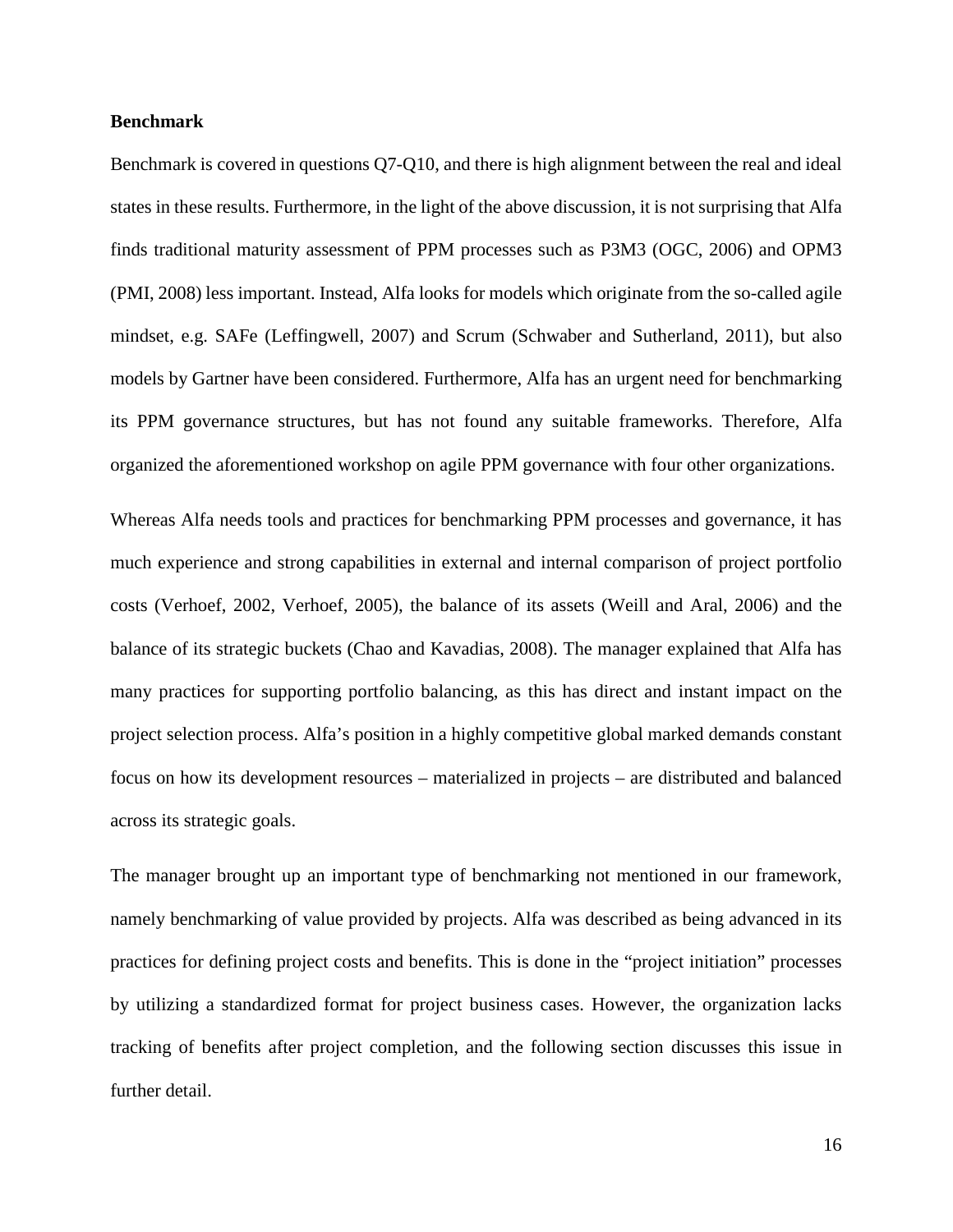#### **Output**

Output is covered in questions Q11-Q15. Effectiveness of strategic attributes involves strategic alignment, adaptability, and delivering the expected value (Patanakul, 2015). The manager gave the highest score to effectiveness in the planning process and explained the rigorous processes in the planning process, with high transparency in decision-making around business case approval and project tracking on key metrics. The project organization was described as having strong capabilities in delivering transparency in terms of schedule, cost, and quality. However, the manager emphasized the lack when it comes to measuring realized value: "*Our intentions are clear … but what do we get in the end?*". The manager explained that this high transparency in schedule, cost, and quality is becoming relatively less important compared to the question of how Alfa gets the most value out of its projects. Our discussions on value seemed highly relevant to Alfa, and value could not be reduced to commercial issues. Instead, the concept of sustainability encapsulated a deeply embedded and highly prioritized value in PPM as sustainable, environmental, social, health, and safety values. For example, Alfa invests in becoming sustainable and CO2 neutral. Furthermore, the company has made long-term investments in the development of sustainable materials.

Whereas the concept of effectiveness seems to capture the current focus areas in PPM, the concept of effectuation seemed to point in the direction for which the organization is aiming in a longer time horizon. The organization was said to have large development potential by conforming to the principles defined in effectuation. In particular, effectuation suggests more emphasis on using available resources rather than following pre-defined goals to shape projects (Nguyen et al., 2018). However, the manager explained some current tendencies supporting this direction; the organization is decentralizing it resource allocation to more autonomous units and stable teams.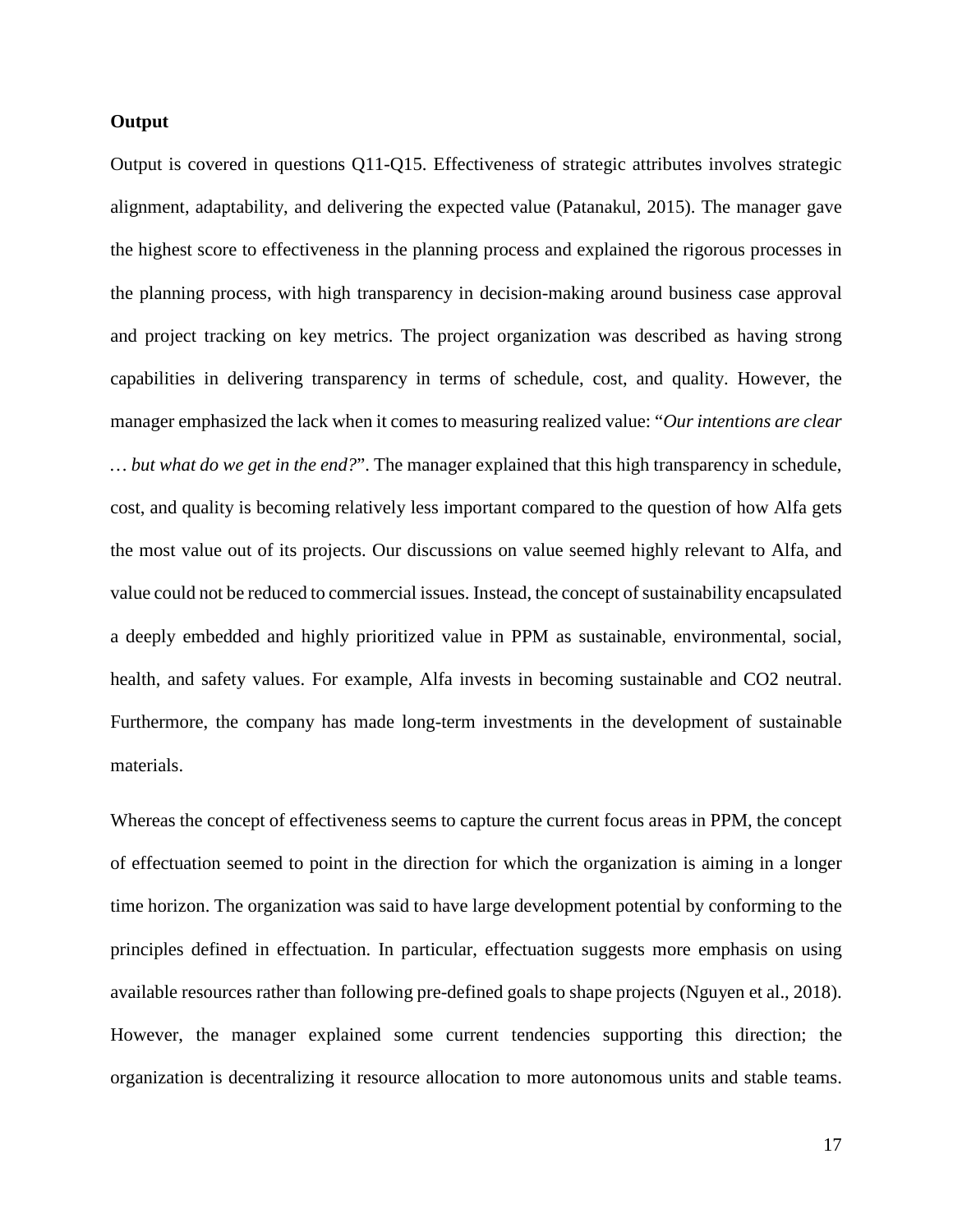These teams "pull" work assignments to a work backlog, and the manager emphasized that the logic of effectuation is a key driver in this current development of PPM. Toward the end of our discussions on outcome evaluation, the manager forcefully asked if/how adaptability can be measured. As Alfa is a player in a global innovation economy, this environment provides many "unknown-unknowns" (Teece et al., 2016). This challenges or at least requires it to expand its traditional PPM practices and principles, and the next section will look into this discussion.

#### **Learning**

Learning is covered in questions Q16-Q20. As illustrated by the spider's web in figure 2, there is a significant gap between the high priority Alfa gives to the concepts in this area and the current practices in the organization. During the interviews, the manager easily provided concrete examples of how the suggested concepts already are or were intended to be utilized. Namely, the manager saw the potential of implementing more organizational routines as learning loops, as suggested by agile PPM (Stettina and Hörz, 2015). Similarly, the manager saw a potential in using scaling learning from project retrospectives (Agile team learning/reflection meetings) on the portfolio level, as suggested by Dingsøyr et al. (2018b). Nevertheless, Alfa already uses such a high frequency of face-to-face interaction in PPM, as suggested by the PPM literature (Stettina and Schoemaker, 2018). It has been argued that the "Scrum of Scrums" presents an opportunity to share information across portfolios. However, it is not clear how such practices will scale beyond eight-10 teams (Rautiainen et al., 2011, Sweetman and Conboy, 2018). Thus, the organization needs more knowledge on how to utilize these face-to-face meetings as learning loops with a portfoliolevel impact, and how to rethink this coordination (Dingsøyr et al., 2018a).

To finalize our discussion on learning, we find limits to the role of strictly formal strategy for guiding PPM decisions and actions, as this is insufficient in Alfa's turbulent environments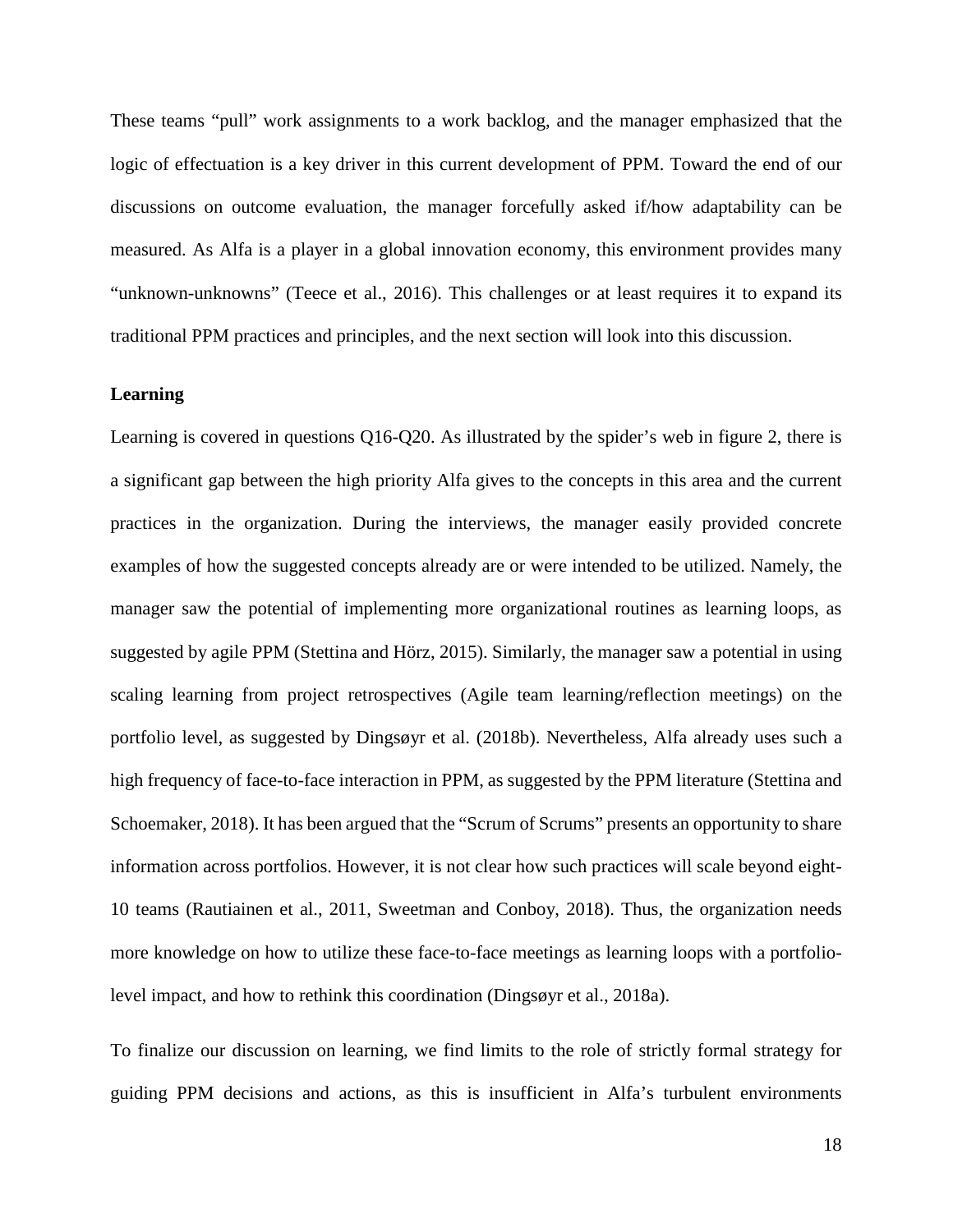(Kopmann et al., 2017). Instead, Alfa assigns higher priority to responsiveness and flexibility than to visibility and predictability in formalized strategy. One way to foster emerging strategies is to let projects play a formative role in the enactment of the portfolio (Sweetman and Conboy, 2018). The manager finds this formative role very important and provided additional insightful comments. Projects in Alfa play (and are intended to play) a formative role at the operational and tactical levels, but not at the strategical level. For example, projects cannot make products that do not follow the very strict rules of the brand.

#### **6 Refining the PPM evaluation framework**

In this section, we present a set of learning and reflection points on PPM evaluation.

Based on the design and application of the PPM evaluation framework in Alfa, we elicit a set of learning and reflection points which can further refine the PPM evaluation framework and eventually emerge into a set of general design principles guiding PPM evaluation. The learning and reflection points are summarized in the following four sub-sections: *questions*, *methods*, *context*, and *use*.

*Questions*: The 20 questions of the evaluation framework are extracted from 20 different publications which are difficult to condense to one-point questions. Thus, our interviews were a constant negation and trial-and-error process of agreeing what could and should be included in the questions. For instance, many of the concepts are multidimensional: Management quality consists of information, allocation, and corporation quality (Jonas et al., 2013), and the three PMO roles include controlling, coordinating, and supporting (Unger et al., 2012). We found no useful way to merge these dimensions and therefore developed three evenly weighed sub-questions to represent the multiple dimensions. The abstract level of the concepts demands constant translation to the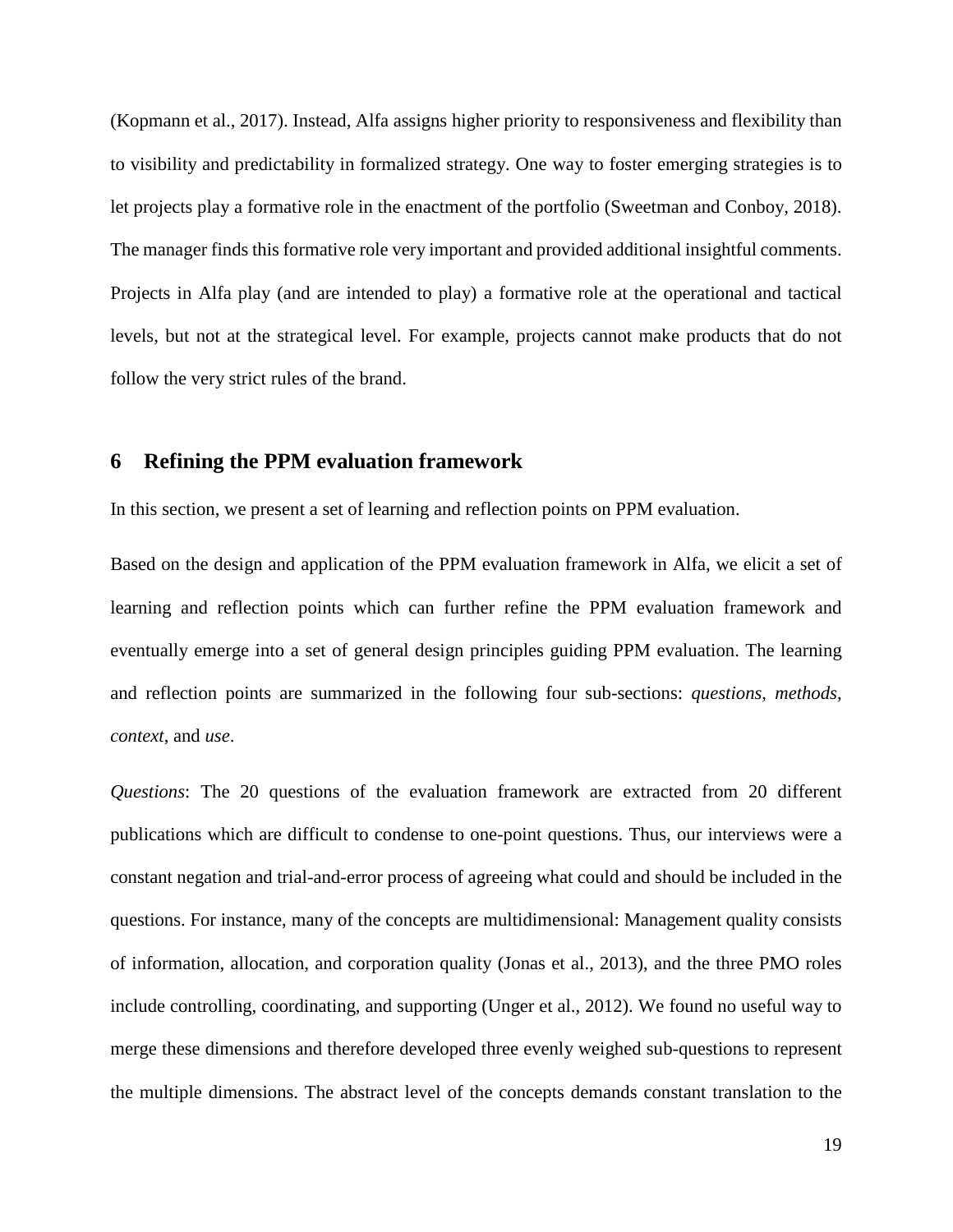concrete empirical setting and language of the organization. In this case, this process was aided by the fact that the manager we interviewed has a research background and more than 10 years of experience in PPM research and practice. This provided an opportunity to engage in mutually influential roles and reciprocal shaping, as advised by Sein et al. (2011b). However, this is unlikely to be the case in the majority of instances. As the target audience for our PPM evaluation framework includes both researchers and practitioners wanting to evaluate PPM, it is important to consider how the questions can be further refined to fit the language of these two domains.

*Method*: Applying the PPM evaluation framework did not only lead to a refinement of the content of the questions, but also a reconsideration of how the questions were asked, how the response was measured, and more broadly how the evaluation was conducted. During the interviews, we discussed how the questions should be framed – including how the "ideal" and "real" states of affairs should be assessed – and compared to what. We agreed that the manager should express his or her subjective perception of PPM. However, this provided the challenge that different actors in PPM may have different perceptions (Blichfeldt and Eskerod, 2008) and interests (Platje et al., 1994). Our PPM evaluation in Alfa reflects the viewpoint of the manager who is a PPM expert. One could argue that as PPM consists of ongoing activities and processes between the senior management, PPM management, and project management (Stettina and Hörz, 2015), multiple viewpoints should be taken into account.

We also discussed the scale on which the questions were scored. Most of the answers were placed in the extreme categories "1" or "5" on our five-point Likert scale. The manager suggested that a seven-point Likert scale would provide more fine-grained response options. Moreover, we could potentially increase the reliability of the answers by adding explanatory text with concrete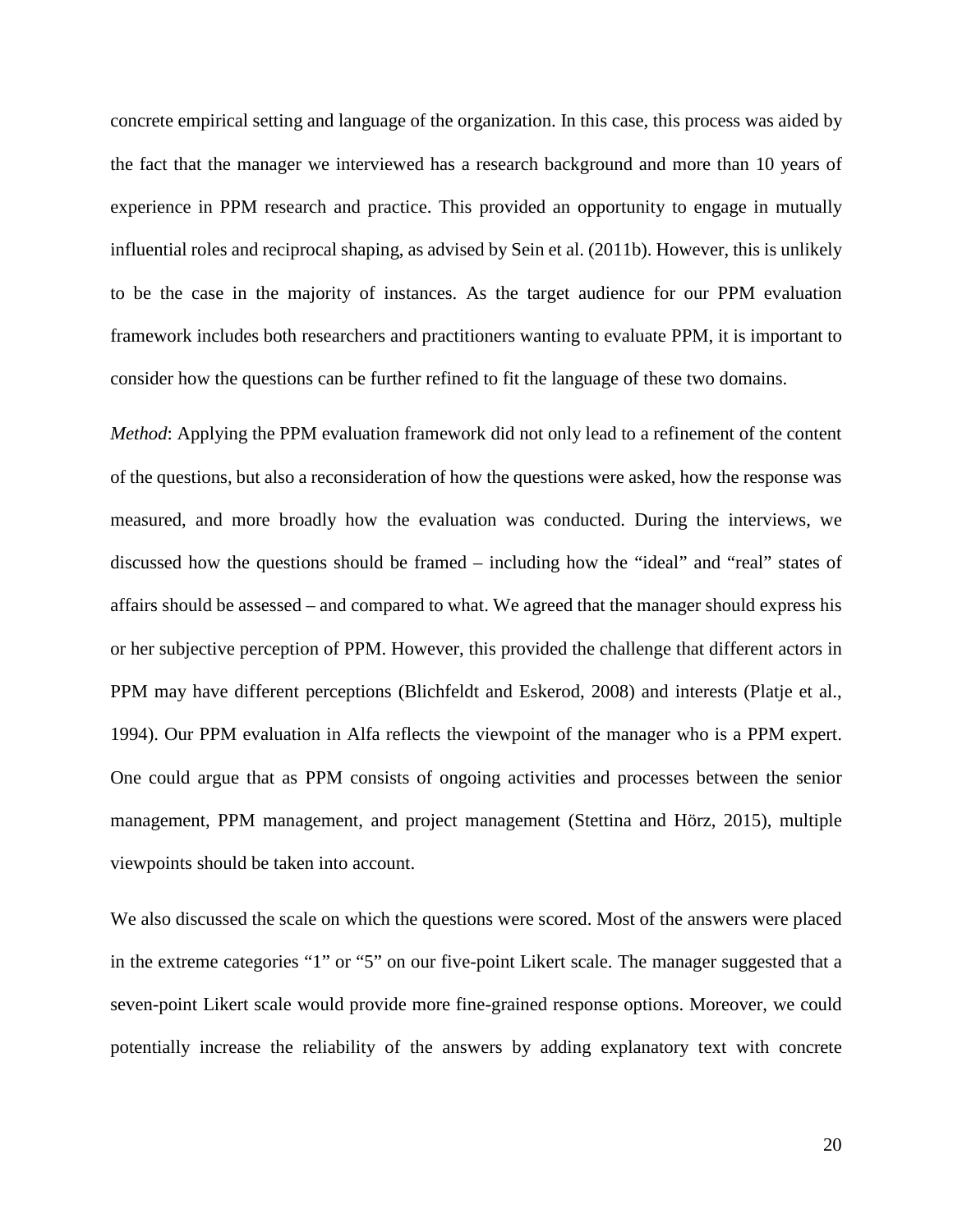examples of extreme scores – like Shenhar and Dvir (2007) operationalization of the diamond model.

*Context*: As we tested the evaluation framework, we continuously discussed the specific contextual settings of Alfa and how this impacted the results. One learning point was that the questions would have different meanings depending on the organization's current development focus in PPM, e.g. the organization's prioritization of adaptability versus reliability (Bernstein et al., 2016). Both the vocabulary used by Alfa and the results of the PPM evaluation clearly showed that the focus of Alfa is on improving adaptability. To do so the organization aims to replace plan-based thinking with a so-called agile mindset. The manager repeatedly mentioned that most of the questions in the framework have explicit or implicit plan-based (or waterfall) assumptions. This seems likely as the PPM discipline, despite ongoing change, is dominated by this top-down thinking and linear thinking (Sweetman and Conboy, 2018, Hansen and Svejvig, 2018, Hansen and Kræmmergaard, 2014). Further refinement of the PPM evaluation framework should pay attention to the implications of these assumptions.

*Use*: Overall, the four evaluation approaches captured important aspects of the PPM in Alfa and fostered insightful discussions and reflections. Especially, the graphical illustration of the results in a spider's web provided a comparable and easy-to-understand overview of current PPM practices and improvement areas in the organization. The web clearly shows Alfa's strengths and weaknesses. Using the framework again in the same context at a later point in time can elicit insight into the development and potential improvement of PPM in Alfa. Despite the great potential of the PPM evaluation framework, it has its limitations and premises. In our instantiation, the result of the PPM evaluation rely on perception. Our results are based on how the manager perceives ideal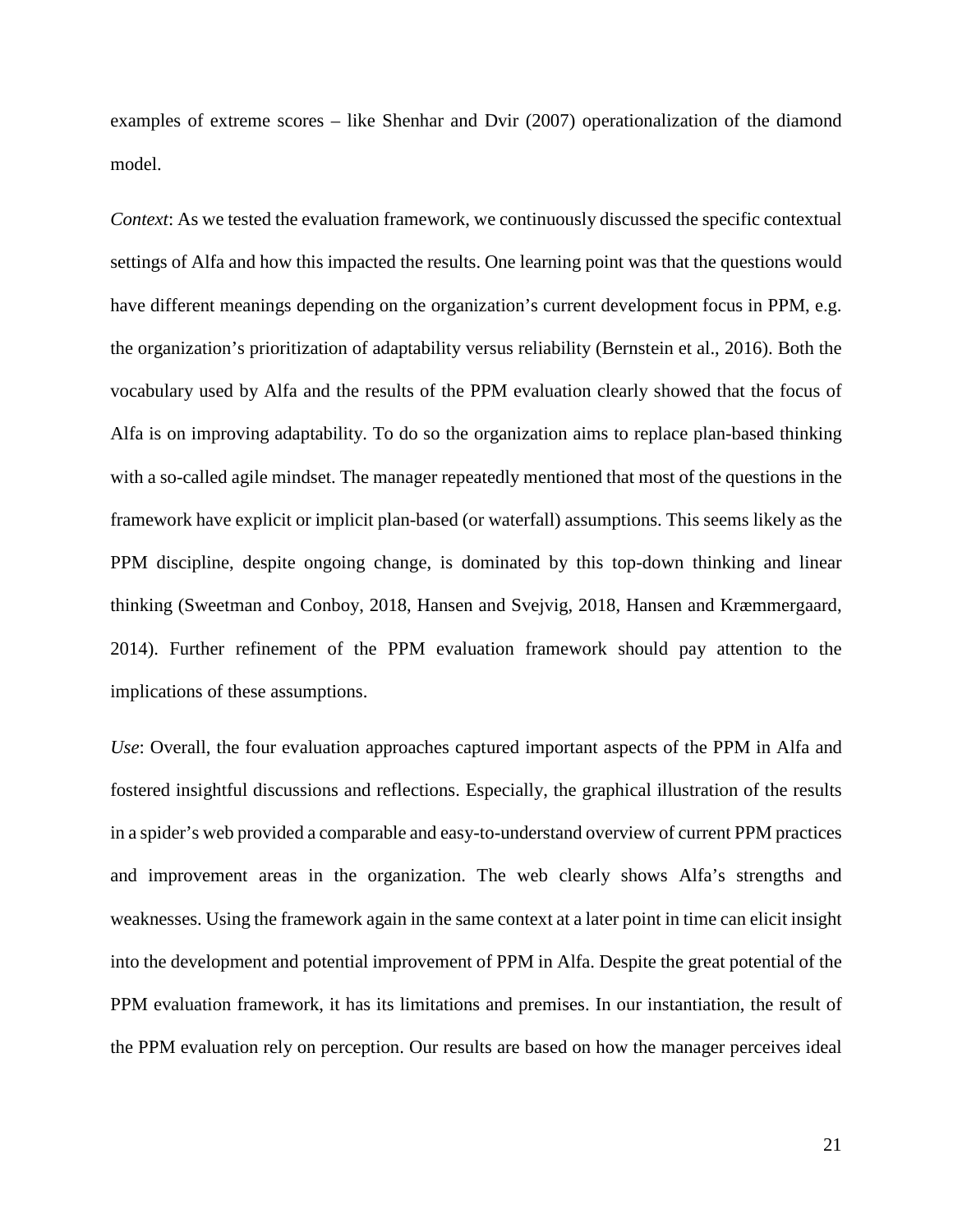and real PPM practices. Thus, triangulating our findings with observation of PPM practices may provide other results.

In general, the PPM evaluation framework can be used in a variety of ways. For instance, the evaluation can be conducted by an independent assessor observing PPM and/or interviewing managers or by involving superiors and subordinates in the assessment process. The PPM evaluation framework can also be used as a self-reflection tool for managers who wish to continue to be reflective in and on their (PPM) practice (Rode et al., 2018). Most importantly, we recommend using the framework to stimulate further reflection – in an inner or shared dialog about current and future PPM. As such, the framework can facilitate a meta (re)consideration of the ideal and real states of PPM affairs. It can be used to ask and answer questions regarding single- and double-loop learning (Argyris, 1977) and to understand if project portfolio managers are doing things right and doing the right things. In this case, informal discussions after the instantiation in Alfa indicated that the evaluation results provided concrete inspiration for improving PPM. Such improvements can be leveraged by giving legitimacy, grounded in academic knowledge, to developing reoccurring organizational routines as learning loops at portfolio level.

Further research and instantiations of the revised and improved PPM evaluation framework can further refine the above learning and reflection points and eventually develop them into a set of design principles for PPM evaluation.

#### **7 Conclusion**

By answering the research question: *How can we develop a holistic and empirically validated PPM evaluation framework?* our paper addresses a gap in the literature on PPM evaluation, as we find no empirically validated evaluation models integrating existing knowledge on PPM evaluation.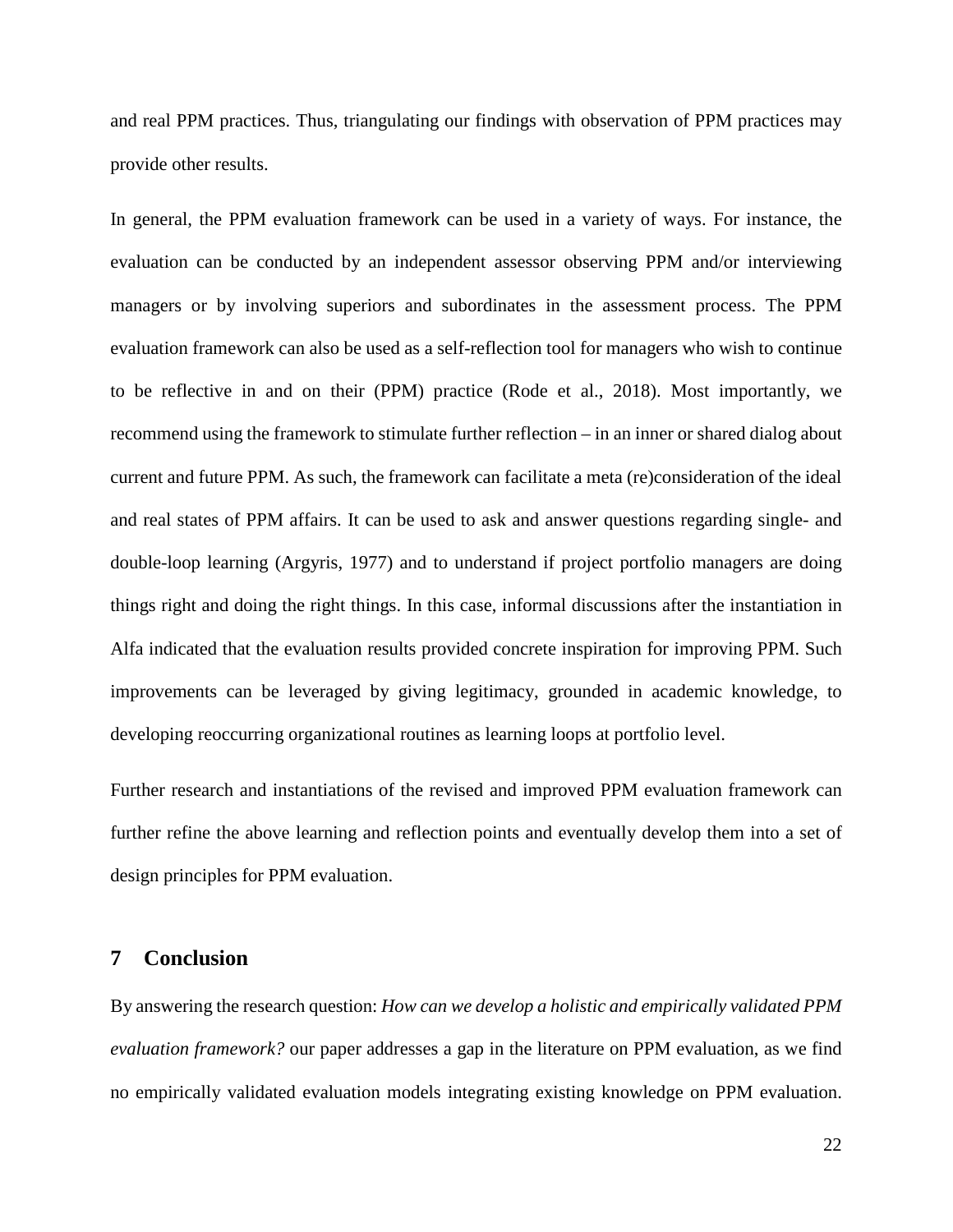Inspired by a multidimensional evaluation framework, we structure contributions from 20 PPM publications into four areas and develop a framework to facilitate a meta evaluation of PPM. The PPM evaluation framework contributes to practice by enabling practitioners to evaluate their current PPM efforts and identify improvement potentials. We contribute to research, as we respond to calls for more research on how PPM is conducted in real-life settings – by providing a first step toward developing and applying a theory-ingrained and -integrated PPM evaluation framework. Further research can show if the PPM evaluation framework can improve PPM in practice and apply the artifact in other organizational contexts to test its applicability and generalizability beyond the specific instantiation provided in this paper.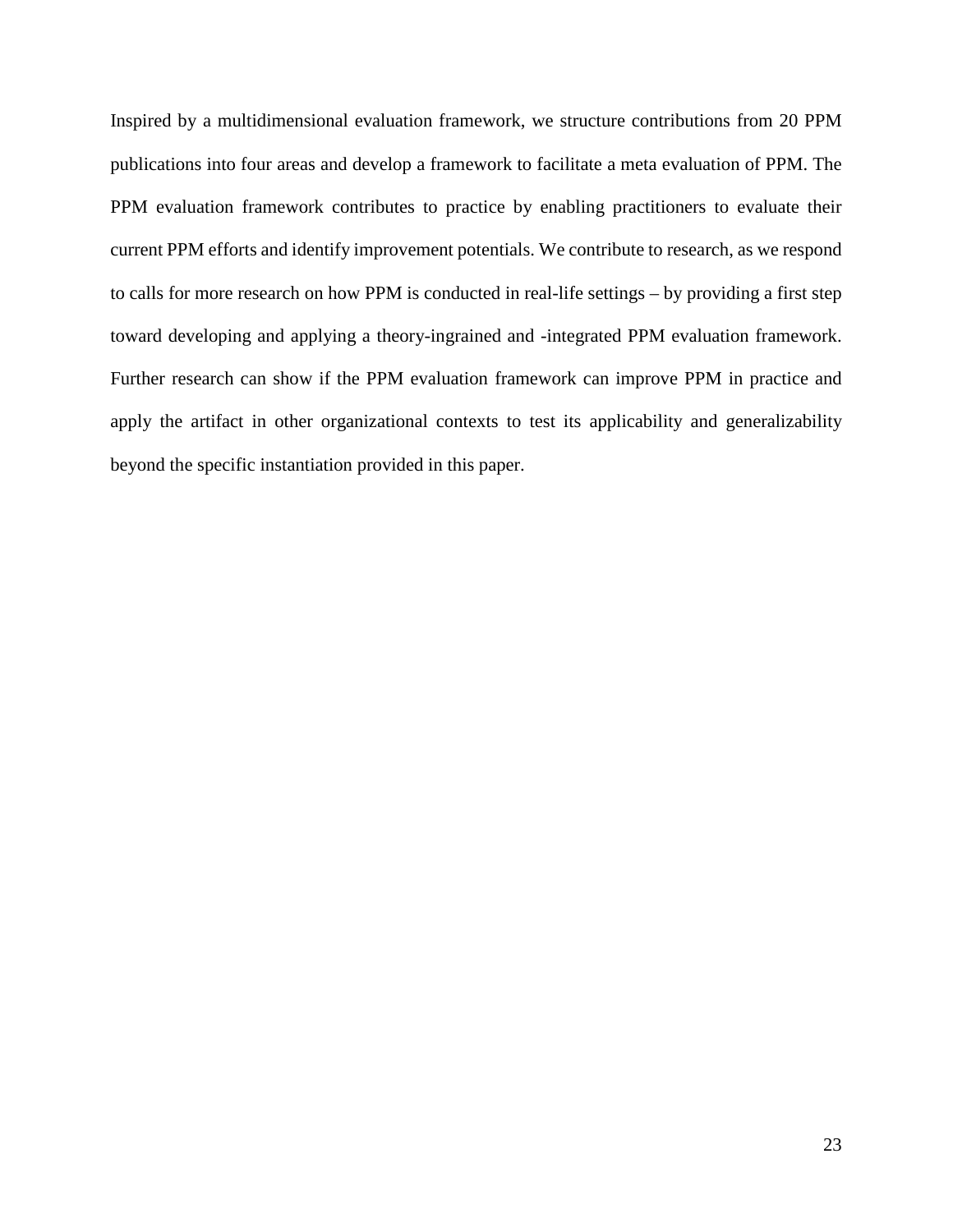## **Appendix**

*Table 3: Data display from instantiation of PPM evaluation framework*

| <b>Dimension</b> | <b>Questions, scores, and comments</b>                                                                                                                                                                                                                                                                                                                                                             |
|------------------|----------------------------------------------------------------------------------------------------------------------------------------------------------------------------------------------------------------------------------------------------------------------------------------------------------------------------------------------------------------------------------------------------|
| <b>Process</b>   | Q1a. To what degree does your organization use (traditional) PPM processes and techniques<br>(Reyck et al., 2005, Jeffery and Leliveld, 2004)? For example, NPV, ROI, Bubble charts, traffic<br>lights, Stage-Gate models, etc.<br>Score: 5<br>Q1b. How important are traditional PPM processes and techniques to the success of the portfolio?                                                    |
|                  | Score: 3                                                                                                                                                                                                                                                                                                                                                                                           |
|                  | Q2a. How integrated are your PPM processes? We understand "integrated" as the seamless<br>coordination and control across functions, units, and hierarchical levels (Hansen et al., 2017,<br>Hansen and Kræmmergaard, 2013). This covers the process from projects entering the pipeline to<br>follow-up on their completion (Ghasemzadeh et al., 1999, Archer and Ghasemzadeh, 2007).<br>Score: 5 |
|                  | Q2b How important is the aforementioned "integration" of your PPM processes to the success of<br>the portfolio?<br>Score: 5                                                                                                                                                                                                                                                                        |
|                  | Q3a. How formalized are your PPM processes and practices (Teller et al., 2012)?<br>Score: 5                                                                                                                                                                                                                                                                                                        |
|                  | Q3b. How important is formalization of your PPM processes to the success of the portfolio?<br>Score: 5                                                                                                                                                                                                                                                                                             |
|                  | Q4. To which extent is the PPM design tailored to the organizational design (Aubry and Lavoie-<br>Tremblay, 2018)?<br>Score: 4                                                                                                                                                                                                                                                                     |
|                  | Q4b. How important is tailoring of the PPM design to the organizational design to the success of<br>the portfolio?<br>Score: 5                                                                                                                                                                                                                                                                     |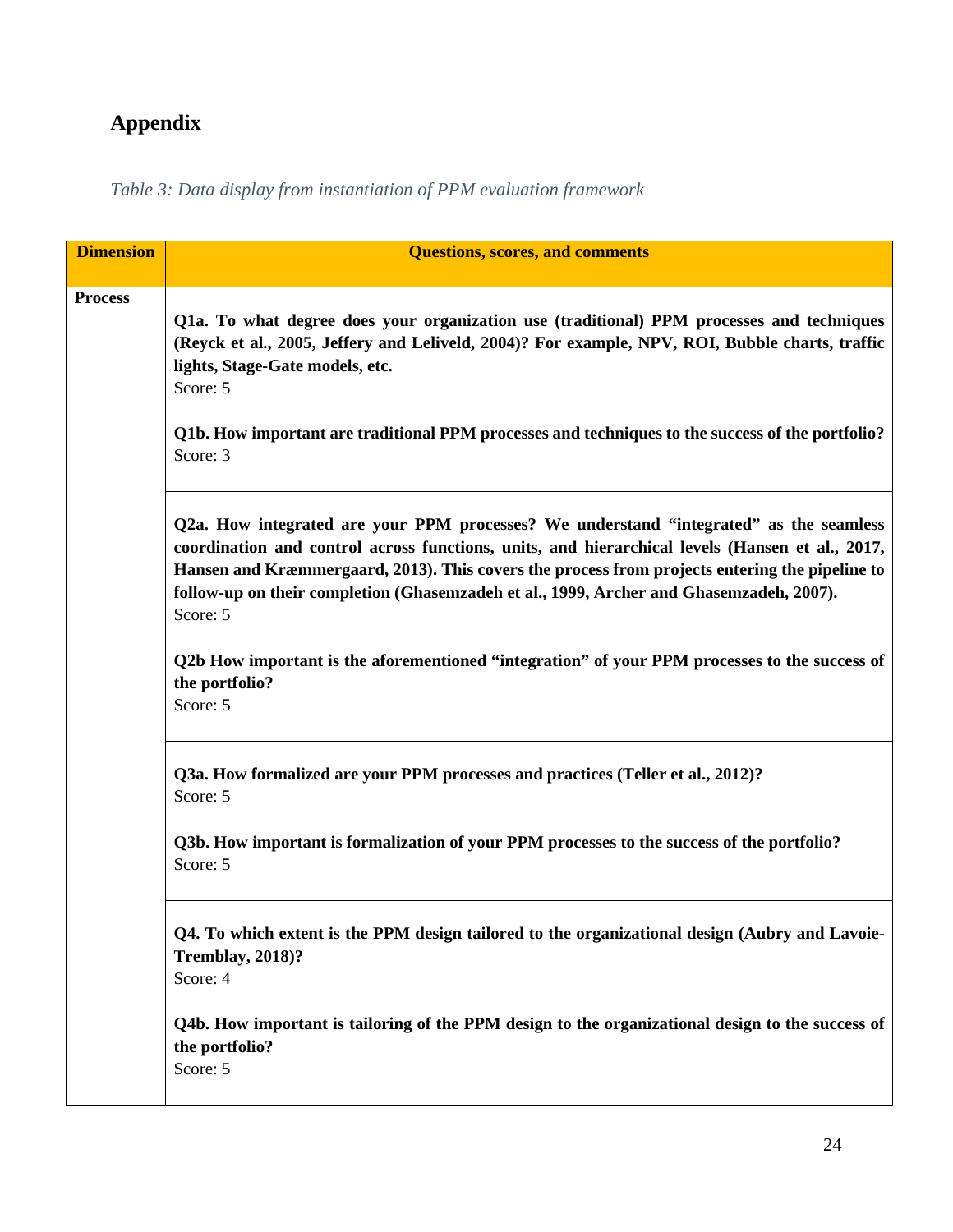|               | Q5a. In what degree does the PMO exercise the roles of coordinating, controlling, and supporting<br>(Unger et al., 2012)?                                                                                                                                   |
|---------------|-------------------------------------------------------------------------------------------------------------------------------------------------------------------------------------------------------------------------------------------------------------|
|               | Score: coordinating 2, controlling 3, and supporting 1                                                                                                                                                                                                      |
|               | Q5b. How important is the PMO effort of coordinating, controlling, and supporting to the success<br>of the portfolio?<br>Score: coordinating 4, controlling 1 and supporting 5                                                                              |
|               | Q6a. What are the levels of information quality, allocation quality, and cooperation quality in PPM<br>(Jonas et al., 2013)?<br>Score: information quality 3, allocation quality 2, and cooperation quality 4                                               |
|               |                                                                                                                                                                                                                                                             |
|               | Q6b. How important are information quality, allocation quality, and cooperation quality to the<br>success of the portfolio?                                                                                                                                 |
|               | Score: information quality 5 (e.g. transparency of activities via use of backlogs), allocation quality 4<br>(though many teams are organized as dedicated resources, they still need coordination), and cooperation<br>quality 5                            |
| <b>Bench-</b> |                                                                                                                                                                                                                                                             |
| marking       | Q7a. To which extent does the organization use maturity assessment of PPM processes (OGC,<br>2006, PMI, 2008)? E.g. by assessing the maturity of the portfolio by the use of assessment tools<br>such as the P3M3 tool developed by OGC (2006).<br>Score: 2 |
|               | Q7b. How important is the use of maturity assessment of PPM processes to the success of the<br>portfolio?<br>Score: 2                                                                                                                                       |
|               | Q8a. To which extent does the organization use assessment of PPM governance (Lappi et al., 2018)?<br>E.g. by benchmarking the organization's governance models to other companies' governance.<br>Score: 4                                                  |
|               | Q8b. How important is the use of governance assessment of PPM processes to the success of the<br>portfolio?<br>Score: 3                                                                                                                                     |
|               |                                                                                                                                                                                                                                                             |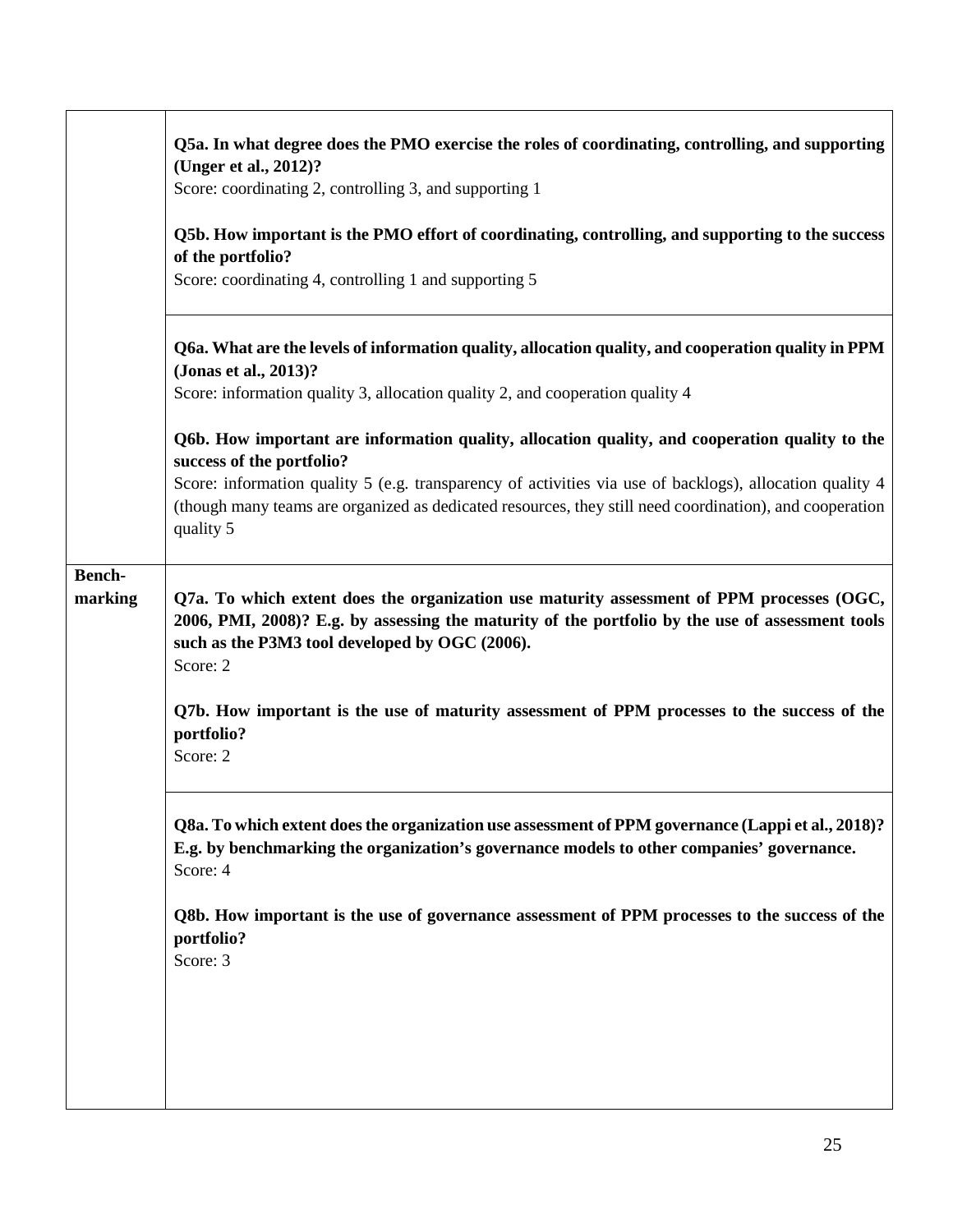|         | Q9a. To which extent does the organization use external or internal comparison of the project<br>portfolio balance? E.g. by benchmarking the portfolio's distribution between: informational,<br>strategic, transactional, infrastructure (Weill and Aral, 2006), or balance of strategic buckets<br>(Chao and Kavadias, 2008).<br>Score: 5 |
|---------|---------------------------------------------------------------------------------------------------------------------------------------------------------------------------------------------------------------------------------------------------------------------------------------------------------------------------------------------|
|         | Q9b How important is the use of external or internal comparison to the success of the portfolio?<br>Score: 5                                                                                                                                                                                                                                |
|         | Q10a. To which extent does the organization use data on project portfolio costs in internal and<br>external benchmarking (Verhoef, 2002, 2005)?<br>Score: 5                                                                                                                                                                                 |
|         | Q10b. How important is the use of cost benchmarking to the success of the portfolio?<br>Score: 5                                                                                                                                                                                                                                            |
| Outcome | Q11a. How high is the effectiveness of strategic attributes? Effectiveness of strategic attributes<br>involves strategic alignment, adaptability, and delivering the expected value (Patanakul, 2015).<br>Score: in the planning process 5, in the retrospective process 1                                                                  |
|         | Q11b. How important is the effectiveness of strategic attributes to the success of the portfolio?<br>Score: in the planning process 5, in the retrospective process 5                                                                                                                                                                       |
|         | Q12a. How high is the PPM effectiveness of operational attributes? This involves project visibility,<br>transparency in decision-making, and predictability of project delivery) (Patanakul, 2015).<br>Score: 5 (but lower in the process dealing with the retrospective)                                                                   |
|         | Q12b. How important is the PPM effectiveness of operational attributes to the success of the<br>portfolio?<br>Score: in the planning process $X$ , in the retrospective process $X$ (no score can be given to this question;<br>see below comments to the question)                                                                         |
|         | Q13a. In what degree does your organization measure value creation at portfolio level (Laursen<br>and Svejvig, 2016)?<br>Score: expected value 4, realized value 1                                                                                                                                                                          |
|         | Q13b. How important is measuring the value creation at portfolio level (Laursen and Svejvig,<br>2016)?<br>Score: expected value 5, realized value 5                                                                                                                                                                                         |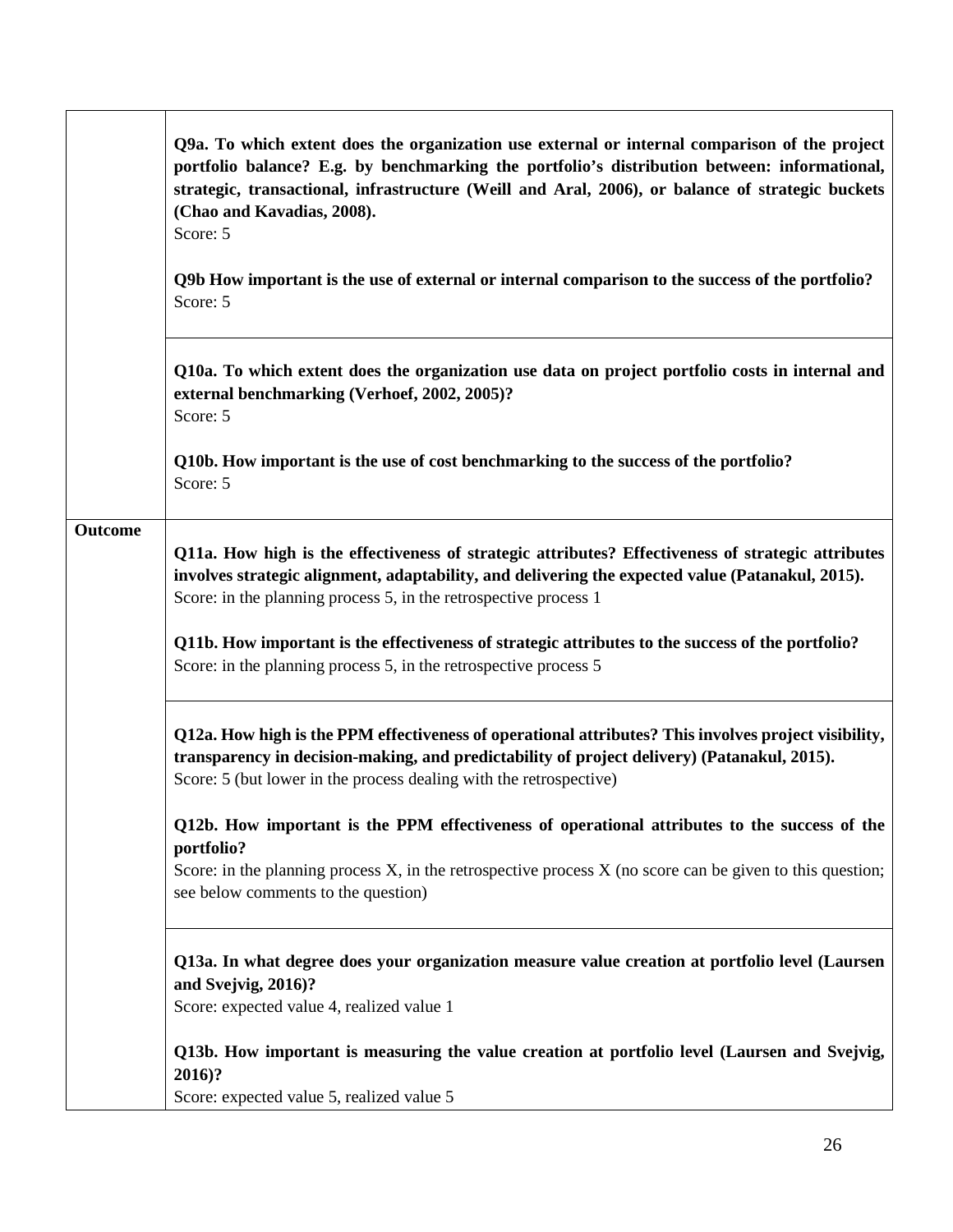|                 | Q14a. To which extent is sustainability included in PPM? This includes non-commercial issues<br>such as ecological, environmental, social, health, and safety values (Martinsuo and Killen, 2014).<br>Score: 5                                                                                      |
|-----------------|-----------------------------------------------------------------------------------------------------------------------------------------------------------------------------------------------------------------------------------------------------------------------------------------------------|
|                 | Q14a. How important is sustainability in PPM to the success of the portfolio?<br>Score: 5                                                                                                                                                                                                           |
|                 | Q15a. To what extent is the logic of effectuation used in PPM? Effectuation is understood as<br>decision-making using available resources rather than pre-defined goals to shape projects and<br>emphasis on partnerships and networks over competitive analyses (Nguyen et al., 2018).<br>Score: 2 |
|                 | Q15b. How important is effectuation to the success of the portfolio?<br>Score: 5                                                                                                                                                                                                                    |
| <b>Learning</b> | Q16a. To what extent does your organization use reoccurring organizational routines as learning<br>loops (Stettina and Hörz, 2015)?<br>Score: 2                                                                                                                                                     |
|                 | Q16b. How important is the use of reoccurring organizational routines (as learning loops) to the<br>success of the portfolio?<br>Score: 4                                                                                                                                                           |
|                 | Q17a. What is the degree of responsiveness and flexibility in PPM (Kock and Georg Gemünden,<br>2016, Kopmann et al., 2017)?<br>Score: 2                                                                                                                                                             |
|                 | Q17b. How important is responsiveness and flexibility to the success of the portfolio?<br>Score: 5                                                                                                                                                                                                  |
|                 | Q18. In what degree does your organization use a high frequency of face-to-face interaction in<br>PPM (Stettina and Schoemaker, 2018)?<br>Score: 4                                                                                                                                                  |
|                 | Q18. How important is a high frequency of face-to-face interaction to the success of the portfolio?<br>Score: 4                                                                                                                                                                                     |
|                 |                                                                                                                                                                                                                                                                                                     |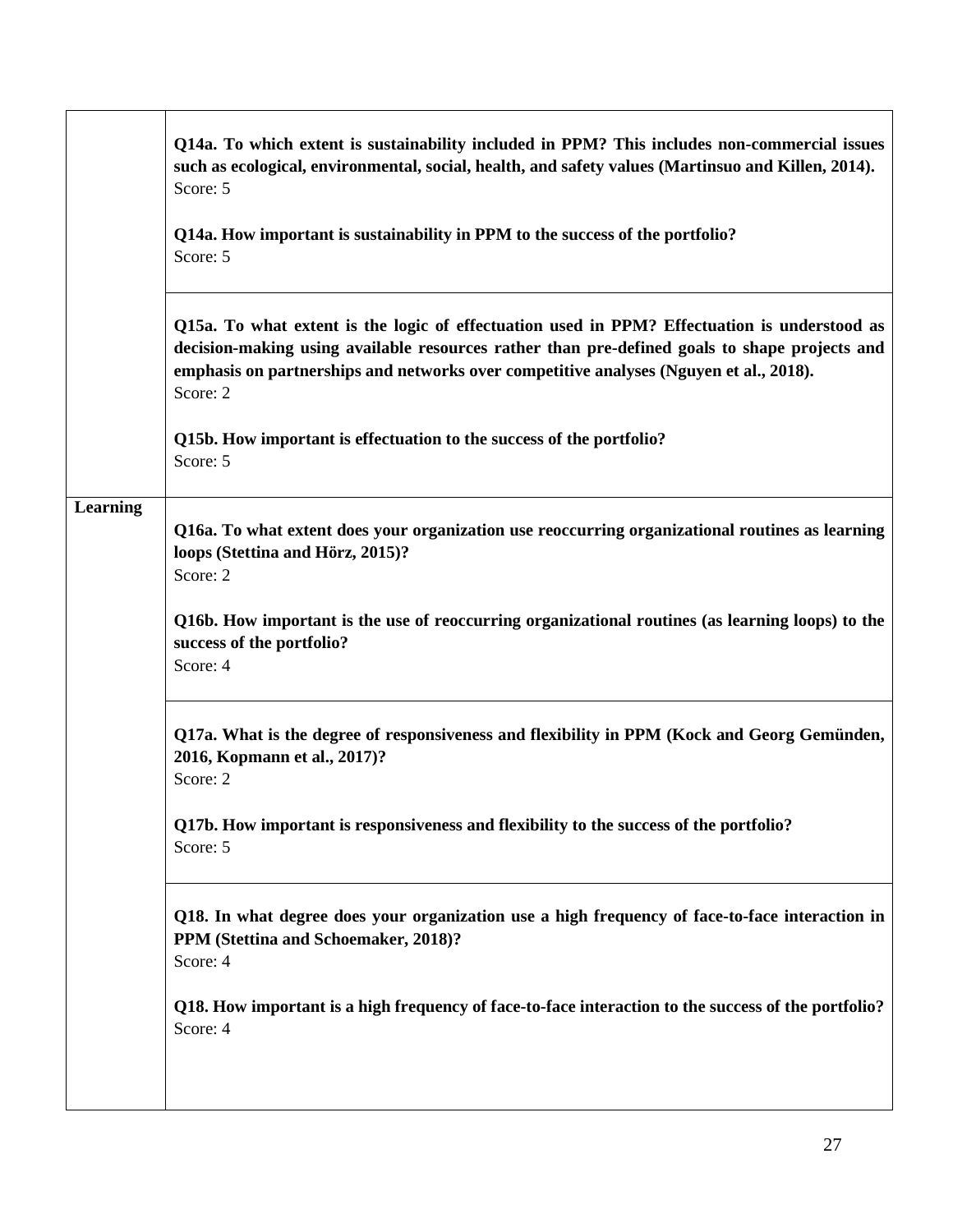## **Q19a. In what degree do projects play a formative role in the enactment of the portfolio (Sweetman and Conboy, 2018)?**

Score: 4

**Q19b. How important is the formative role of projects to the success of the portfolio?** Score: 5

**Q20a. In what degree does your organization use scaling learning from project retrospective to the portfolio level (Dingsøyr et al., 2018b)?** 

Score: 1

**Q20b. How important is the use of scaling learning to the success of the portfolio?** Score: 4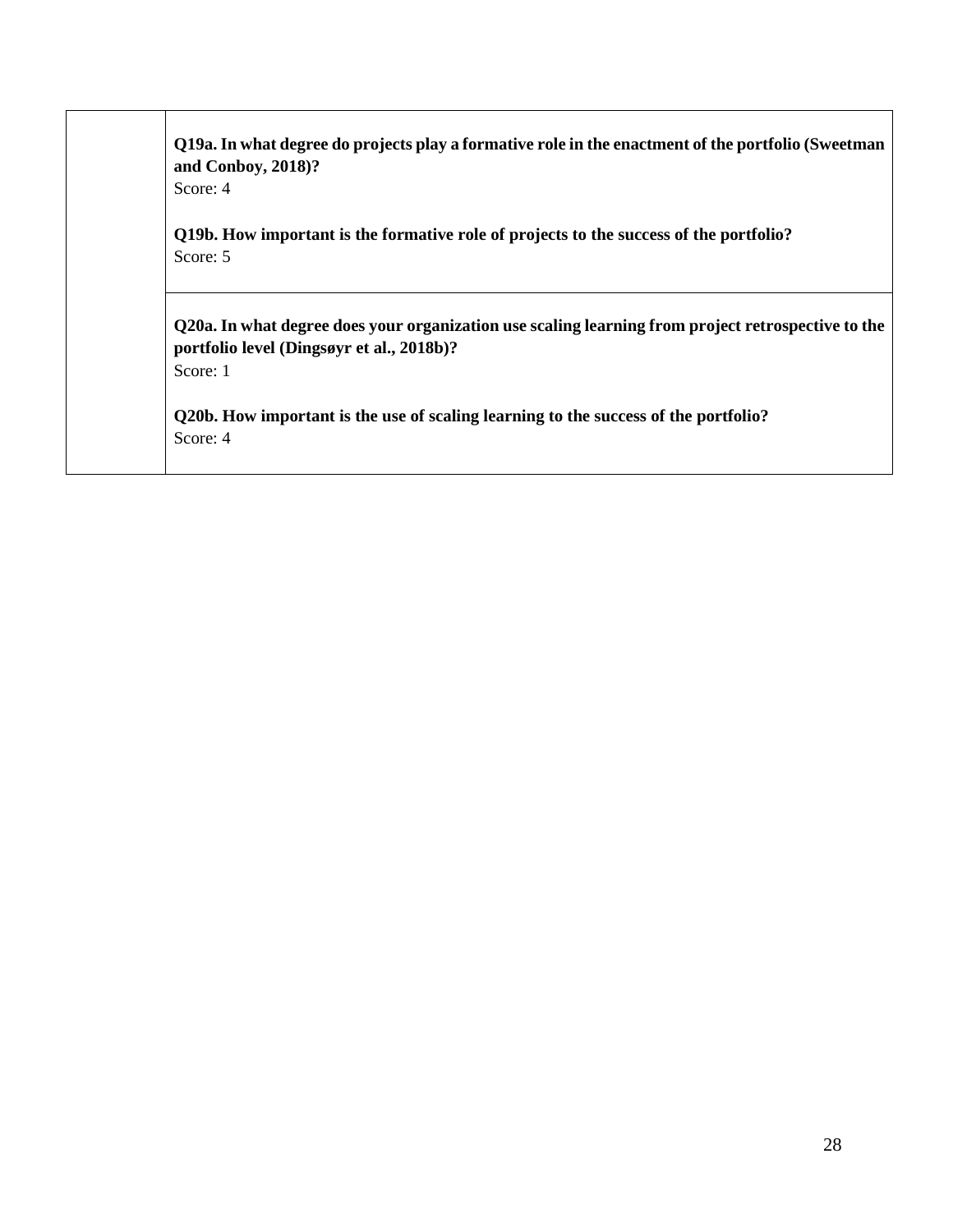#### **References**

- ANDERSEN, E. S. & JESSEN, S. A. 2003. Project maturity in organisations. *International journal of project management,* 21**,** 457-461.
- ARCHER, N. & GHASEMZADEH, F. 2007. Project portfolio selection and management. *Morris, P./Pinto, JK (2007), The Wiley Guide to Project, Program & Portfolio Management***,** 94-112.
- ARCHER, N. P. & GHASEMZADEH, F. 1999. An integrated framework for project portfolio selection. *International Journal of Project Management,* 17**,** 207-216.
- ARGYRIS, C. 1977. Double loop learning in organizations. *Harvard Business Review,* 55**,** 115-125.
- AUBRY, M. & LAVOIE-TREMBLAY, M. 2018. Rethinking organizational design for managing multiple projects. *International Journal of Project Management,* 36**,** 12-26.
- BAKER, N. R. & POUND, W. 1964. R&D Project Selection: Where We Stand. *IEEE Trans. Engineering Management, Vol. EM-lI***,** 124-134.
- BERNSTEIN, E., BUNCH, J., CANNER, N. & LEE, M. 2016. THE BIG IDEA Beyond the Holacracy HYPE. *Harvard Business Review,* 94**,** 38-49.
- BLICHFELDT, B. S. & ESKEROD, P. 2008. Project portfolio management–There's more to it than what management enacts. *International Journal of Project Management,* 26**,** 357-365.
- CHAO, R. O. & KAVADIAS, S. 2008. A theoretical framework for managing the new product development portfolio: When and how to use strategic buckets. *Management Science,* 54**,** 907-921.
- CHEN, H. T. 2015. *Practical Program Evaluation: Theory-Driven Evaluation and the Integrated Evaluation Perspective,* Thousand Oaks, SAGE Publications Inc.
- CLEGG, S., KILLEN, C. P., BIESENTHAL, C. & SANKARAN, S. 2018. Practices, projects and portfolios: Current research trends and new directions. *International Journal of Project Management,* 36**,** 762-772.
- COOPER, R. G., EDGETT, S. J. & KLEINSCHMIDT, E. J. 2000. New problems, new solutions: making portfolio management more effective. *Research-Technology Management,* 43**,** 18-33.
- DAHLER-LARSEN, P. 2013. *Evaluering af projekter - og andre ting, som ikke er ting,* Odense, Syddansk Universitetsforlag.
- DINGSØYR, T., BJØRNSON, F. O., MOE, N. B., ROLLAND, K. & SEIM, E. A. Rethinking coordination in largescale software development. Proceedings of the 11th International Workshop on Cooperative and Human Aspects of Software Engineering, 2018a. ACM, 91-92.
- DINGSØYR, T., MIKALSEN, M., SOLEM, A. & VESTUES, K. Learning in the Large-An Exploratory Study of Retrospectives in Large-Scale Agile Development. International Conference on Agile Software Development, 2018b. Springer, 191-198.
- DRAZIN, R. & VAN DE VEN, A. H. 1985. Alternative forms of fit in contingency theory. *Administrative science quarterly***,** 514-539.
- ELONEN, S. & ARTTO, K. A. 2003. Problems in managing internal development projects in multi-project environments. *International Journal of Project Management,* 21**,** 395-402.
- ENGWALL, M. & JERBRANT, A. 2003. The resource allocation syndrome: the prime challenge of multiproject management? *International journal of project management,* 21**,** 403-409.
- GERALDI, J. & SÖDERLUND, J. 2018. Project studies: What it is, where it is going. *International Journal of Project Management,* 36**,** 55-70.
- GHASEMZADEH, F., ARCHER, N. & IYOGUN, P. 1999. A Zero-One Model for Project Portfolio Selection and Scheduling. *The Journal of the Operational Research Society,* 50**,** 745-755.
- GIESSMANN, A. & LEGNER, C. 2016. Designing business models for cloud platforms. *Information Systems Journal,* 26**,** 551-579.
- GOLDKUHL, G. 2012. Pragmatism vs interpretivism in qualitative information systems research. *European Journal of Information Systems,* 21**,** 135-146.
- GREGOR, S. 2006. The nature of theory in information systems. *MIS quarterly***,** 611-642.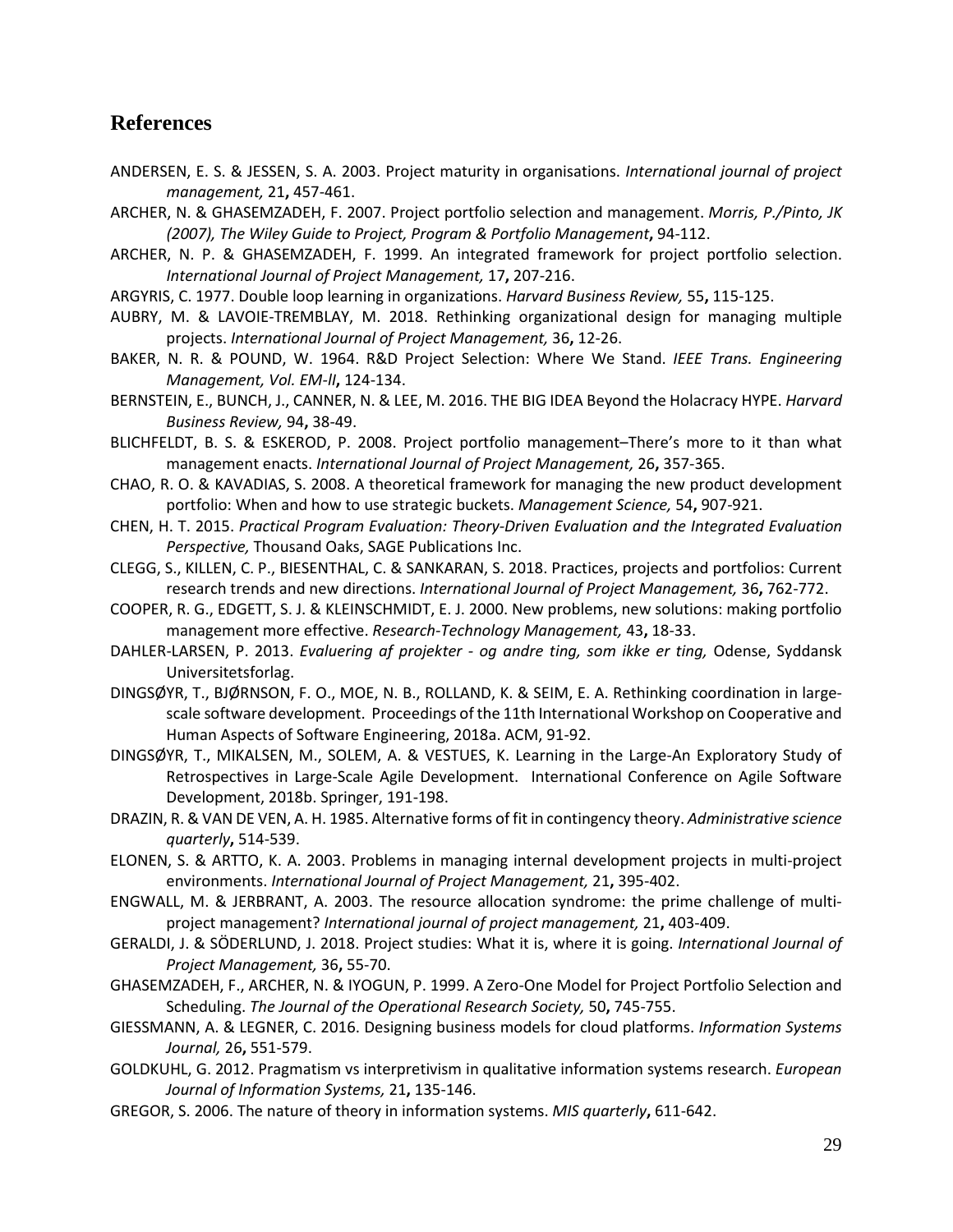- HANSEN, L. K. & KRÆMMERGAARD, P. 2013. Transforming local government by project portfolio management: Identifying and overcoming control problems. *Transforming Government: People, Process and Policy,* 7**,** 50-75.
- HANSEN, L. K. & KRÆMMERGAARD, P. 2014. Discourses and theoretical Assumptions in IT Project Portfolio Management: a review of the literature. *International Journal of IT Project Management* 5**,** 47.
- HANSEN, L. K., KRÆMMERGAARD, P. & MATHIASSEN, L. 2017. IT project portfolio governance practice: An investigation into work design problems. *Journal of Information Technology Case and Application Research,* 19**,** 81-101.
- HANSEN, L. K. & SVEJVIG, P. 2018. Towards rethinking Project portfolio management. *European Academy of Management (EURAM).* Iceland: EURAM.
- HITCHCOCK, L. 1963. Selection and Evaluation of R&D Projects. *Research Management,* 6**,** 231-244.
- JEFFERY, M. & LELIVELD, I. 2004. Best practices in IT portfolio management. *MIT Sloan Management Review,* 45**,** 41.
- JENSEN, A., THUESEN, C. & GERALDI, J. 2016. The projectification of everything: projects as a human condition. *Project Management Journal,* 47**,** 21-34.
- JONAS, D., KOCK, A. & GEMÜNDEN, H. G. 2013. Predicting project portfolio success by measuring management quality—a longitudinal study. *IEEE Transactions on Engineering Management,* 60**,** 215-226.
- KOCK, A. & GEORG GEMÜNDEN, H. 2016. Antecedents to Decision-Making Quality and Agility in Innovation Portfolio Management. *Journal of Product Innovation Management,* 33**,** 670-686.
- KOPMANN, J., KOCK, A., KILLEN, C. P. & GEMÜNDEN, H. G. 2017. The role of project portfolio management in fostering both deliberate and emergent strategy. *International Journal of Project Management,* 35**,** 557-570.
- LAPPI, T., KARVONEN, T., LWAKATARE, L. E., AALTONEN, K. & KUVAJA, P. 2018. Toward an Improved Understanding of Agile Project Governance: A Systematic Literature Review. *Project Management Journal***,** 8756972818803482.
- LAURSEN, M. & SVEJVIG, P. 2016. Taking stock of project value creation: A structured literature review with future directions for research and practice. *International Journal of Project Management,* 34**,** 736-747.
- LEFFINGWELL, D. 2007. *Scaling software agility: best practices for large enterprises*, Pearson Education.
- LINZALONE, R. & SCHIUMA, G. 2015. A review of program and project evaluation models. *Measuring Business Excellence,* 19**,** 90-99.
- MARTINSUO, M. & KILLEN, C. P. 2014. Value Management in Project Portfolios: Identifying and Assessing Strategic Value. *Project Management Journal,* 45**,** 56-70.
- MARTINSUO, M. & LEHTONEN, P. 2007. Role of single-project management in achieving portfolio management efficiency. *International journal of project management,* 25**,** 56-65.
- MATHIASSEN, L. 2002. Collaborative practice research. *Information Technology & People,* 15**,** 321-345.
- MERTENS, D. M. & WILSON, A. T. 2012. *Program evaluation theory and practice : a comprehensive guide,*  New York, N.Y., Guilford Press.
- NGUYEN, N. M., KILLEN, C. P., KOCK, A. & GEMÜNDEN, H. G. 2018. The use of effectuation in projects: The influence of business case control, portfolio monitoring intensity and project innovativeness. *International Journal of Project Management,* 36**,** 1054-1067.
- NIKKHOU, S., TAGHIZADEH, K. & HAJIYAKHCHALI, S. 2016. Designing a Portfolio Management Maturity Model (Elena). *Procedia - Social and Behavioral Sciences,* 226**,** 318-325.
- OGC 2006. Portfolio, programme and project management maturity model (P3M3). Office of Government Commerce London, England.
- PADOVANI, M. & CARVALHO, M. M. 2016. Integrated PPM Process: Scale Development and Validation. *International Journal of Project Management,* 34**,** 627-642.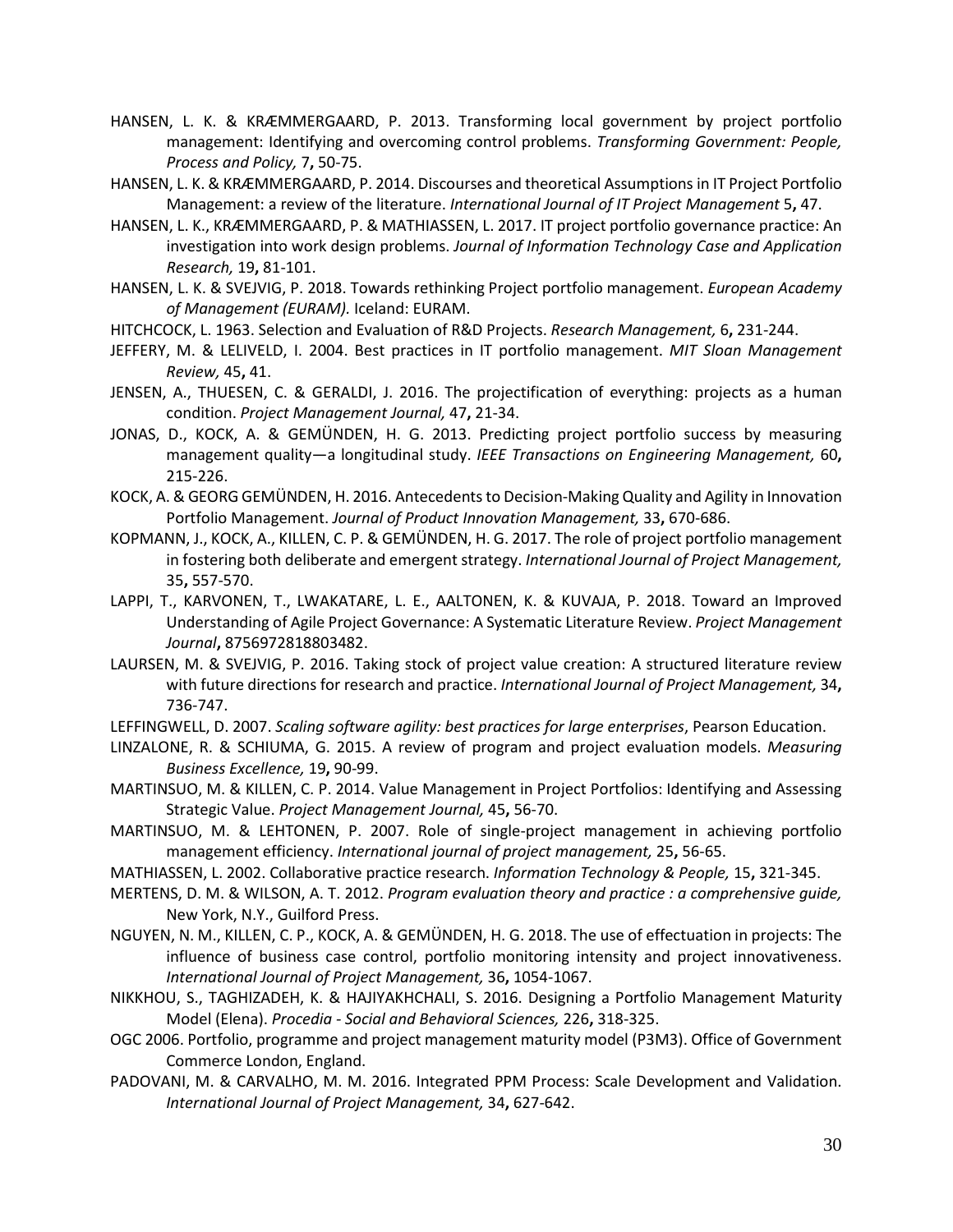- PATANAKUL, P. 2015. Key attributes of effectiveness in managing project portfolio. *International journal of project management,* 33**,** 1084-1097.
- PAULK, M. C., CURTIS, B., CHRISSIS, M. B. & WEBER, C. V. 1993. The capability maturity model for software. *Software engineering project management,* 10**,** 1-26.
- PENNYPACKER, J. S. 2005. Project portfolio management maturity model. *Pennsylvania, USA: Center for Business Practices*.
- PLATJE, A., SEIDEL, H. & WADMAN, S. 1994. Project and portfolio planning cycle: project-based management for the multiproject challenge. *International Journal of Project Management,* 12**,** 100-106.
- PMI. Organizational Project Management Maturity Model (OPM3): Knowledge Foundation. 2008. Project Management Institute.
- PMI 2013. The Standard for Portfolio Management. Newtown Square, United States: Project Management Institute.
- RANK, J., UNGER, B. N. & GEMÜNDEN, H. G. 2015. Preparedness for the future in project portfolio management: The roles of proactiveness, riskiness and willingness to cannibalize. *International Journal of Project Management,* 33**,** 1730-1743.
- RAUTIAINEN, K., VON SCHANTZ, J. & VAHANIITTY, J. Supporting scaling agile with portfolio management: case Paf. com. System Sciences (HICSS), 2011 44th Hawaii International Conference on, 2011. IEEE, 1-10.
- REYCK, B. D., GRUSHKA-COCKAYNE, Y., LOCKETT, M., CALDERINI, S. R., MOURA, M. & SLOPER, A. 2005. The impact of project portfolio management on information technology projects. *International Journal of Project Management,* 23**,** 524-537.
- RODE, A. L. G., FREDERIKSEN, S. H. & SVEJVIG, P. 2018. Project Half Double: training practitioners, working with visuals, practice reflections and small and medium-sized enterprises, December 2018. Aarhus University.
- RODE, A. L. G. & SVEJVIG, P. 2018a. Project evaluation: one framework four approaches. *Dansk Projekt Ledelse*.
- RODE, A. L. G. & SVEJVIG, P. 2018b. Project evaluation: one framework four approaches. *In:* SVEJVIG, P. & HANSEN, M. R. P. (eds.) *The Danish Project Management Research Conference.* Copenhagen: Dansk Projektledelse.
- ROSEN, B. H. 1956. How to pick best projects *Chemical Engineering,* 63.
- RUBENSTEIN, A. H. 1957. Setting Criteria for R&D. *Harvard Business Review,* 35**,** 95-104.
- SCHIPPER, R. R. & SILVIUS, A. G. 2018. Towards a conceptual framework for sustainable project portfolio management. *International Journal of Project Organisation and Management,* 10**,** 191-221.
- SCHOPER, Y.-G., WALD, A., INGASON, H. T. & FRIDGEIRSSON, T. V. 2018. Projectification in Western economies: A comparative study of Germany, Norway and Iceland. *International Journal of Project Management,* 36**,** 71-82.
- SCHWABER, K. & SUTHERLAND, J. 2011. The scrum guide. *Scrum Alliance,* 21.
- SEIN, M. K., HENFRIDSSON, O., PURAO, S., ROSSI, M. & LINDGREN, R. 2011a. Action Design Research. *MIS Quarterly,* 35**,** 37-56.
- SEIN, M. K., HENFRIDSSON, O., PURAO, S., ROSSI, M. & LINDGREN, R. 2011b. Action design research. *MIS quarterly***,** 37-56.
- SHADISH, W. R., COOK, T. D. & LEVITON, L. C. 1991. *Foundations of program evaluation : theories of practice,* Newbury Park, Calif., SAGE.
- SHENHAR, A. & DVIR, D. 2007. *Reinventing project management: the diamond approach to successful growth and innovation,* Boston, Harvard Business Press.
- STETTINA, C. J. & HÖRZ, J. 2015. Agile portfolio management: An empirical perspective on the practice in use. *International Journal of Project Management,* 33**,** 140-152.